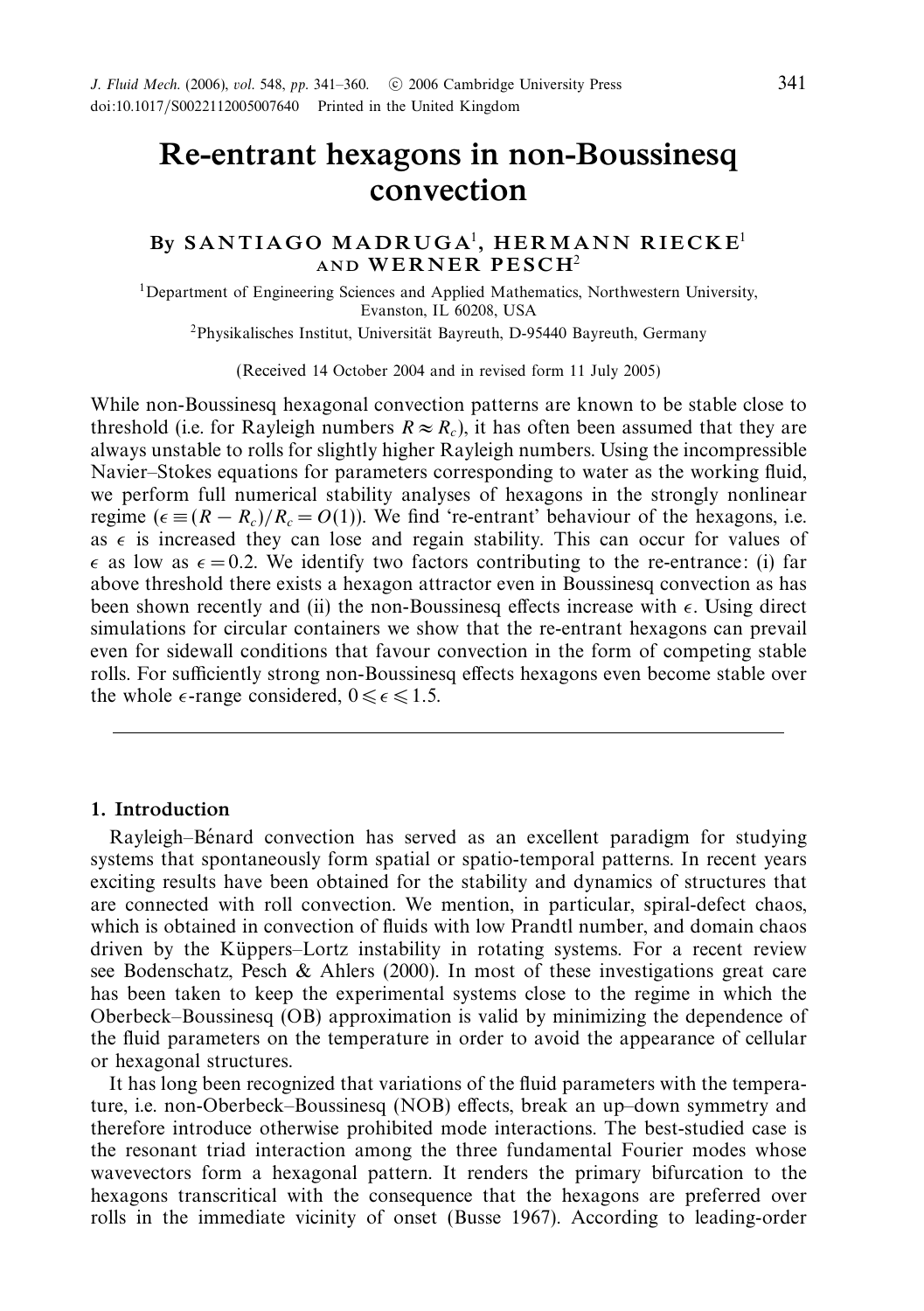weakly nonlinear analysis, hexagons typically become unstable to rolls further above threshold where the amplitudes are larger and the resonant-triad interaction loses significance compared to interactions involving four modes (Palm 1960; Segel  $\&$ Stuart 1962; Segel 1965; Busse 1967; Palm, Ellingsen & Gjevik 1967; Davis & Segel 1968). This scenario of a transition from hexagons to rolls has been confirmed in a number of experimental investigations (Somerscales & Dougherty 1970; Dubois, Bergé & Wesfreid 1978; Richter 1978; Walden & Ahlers 1981; Bodenschatz et al. 1991; Pampaloni et al. 1992). Very strong deviations from the Boussinesq approximation have not been investigated in as much detail. As the non-Boussinesq effects become stronger, the stability range of hexagons extends further into the strongly nonlinear regime. Moreover, for strong temperature-dependence of the viscosity square patterns can also become stable at large Rayleigh numbers (Busse 1989).

Recently, in two experiments a different scenario was identified. They showed that even if hexagons are unstable to rolls at intermediate values of the Rayleigh number, the hexagons can gain stability in the strongly nonlinear regime. In one experiment hexagons were observed at relatively high Rayleigh numbers ( $\epsilon = (R - R_c)/R_c \approx 3.5$ ) under conditions in which the Oberbeck–Boussinesq approximation was quite well satisfied (Assenheimer & Steinberg 1996). In that case hexagons with upflow and those with downflow in the centre are equivalent and both were observed to coexist in adjacent domains. A subsequent numerical stability analysis confirmed the existence of such stable OB-hexagons (Clever & Busse 1996; Busse, Clever & Grote 1999). They are characterized by a pronounced spatial concentration of the flow in the off-centre regions. To resolve the strong spatial variations of the hexagons in the plane, modes with relatively high wavenumbers, which are neglected in the familiar amplitude equations, need to be retained (Busse & Clever 1999).

In the other experiment, which used  $SF_6$  near the thermodynamic critical point as the working fluid, it was found that the hexagons that arise in the immediate vicinity of the onset of convection can become unstable as the Rayleigh number is increased and then restabilize again at higher Rayleigh numbers,  $\epsilon = O(1)$  (Roy & Steinberg) 2002). This restabilization was termed 're-entrance'. As the non-Boussinesq effects were increased the intermediate  $\epsilon$ -range over which rolls were the preferred planform shrank and eventually hexagons were found to dominate rolls from onset all the way to  $\epsilon = O(1)$ . Since the re-entrant hexagons have been observed even for moderate NOB-effects, the restabilization at larger  $\epsilon$  has been attributed by Roy & Steinberg (2002) to the high compressibility of  $SF_6$  near its critical point.

In previous numerical stability calculations of rotating non-Boussinesq convection in water it was found that hexagons can be linearly stable over the whole range  $0 \le \epsilon \le 1$  (Young, Riecke & Pesch 2003). In the strongly nonlinear regime  $\epsilon = O(1)$ a chaotic state ('whirling chaos') was obtained in which individual hexagonal cells oscillate or rotate, often inducing the nucleation of additional cells. Even in the presence of lateral walls, which typically induce the nucleation of rolls, this hexagonbased spatio-temporally chaotic state was found to persist. In that investigation the mechanism that is responsible for the linear stability of the hexagons over a fairly wide range in  $\epsilon$  was, however, not understood.

In the present paper we identify easily accessible parameter regimes of non-Boussinesq convection in which strongly nonlinear hexagons are linearly stable. We point out two mechanisms that contribute to their stability. First, the mechanism that stabilizes OB-hexagons at larger Rayleigh numbers also enhances the stability of the NOB-hexagons. Second, with increasing Rayleigh number the temperature difference across the fluid layer increases and with it the strength of the NOB-effects. A simple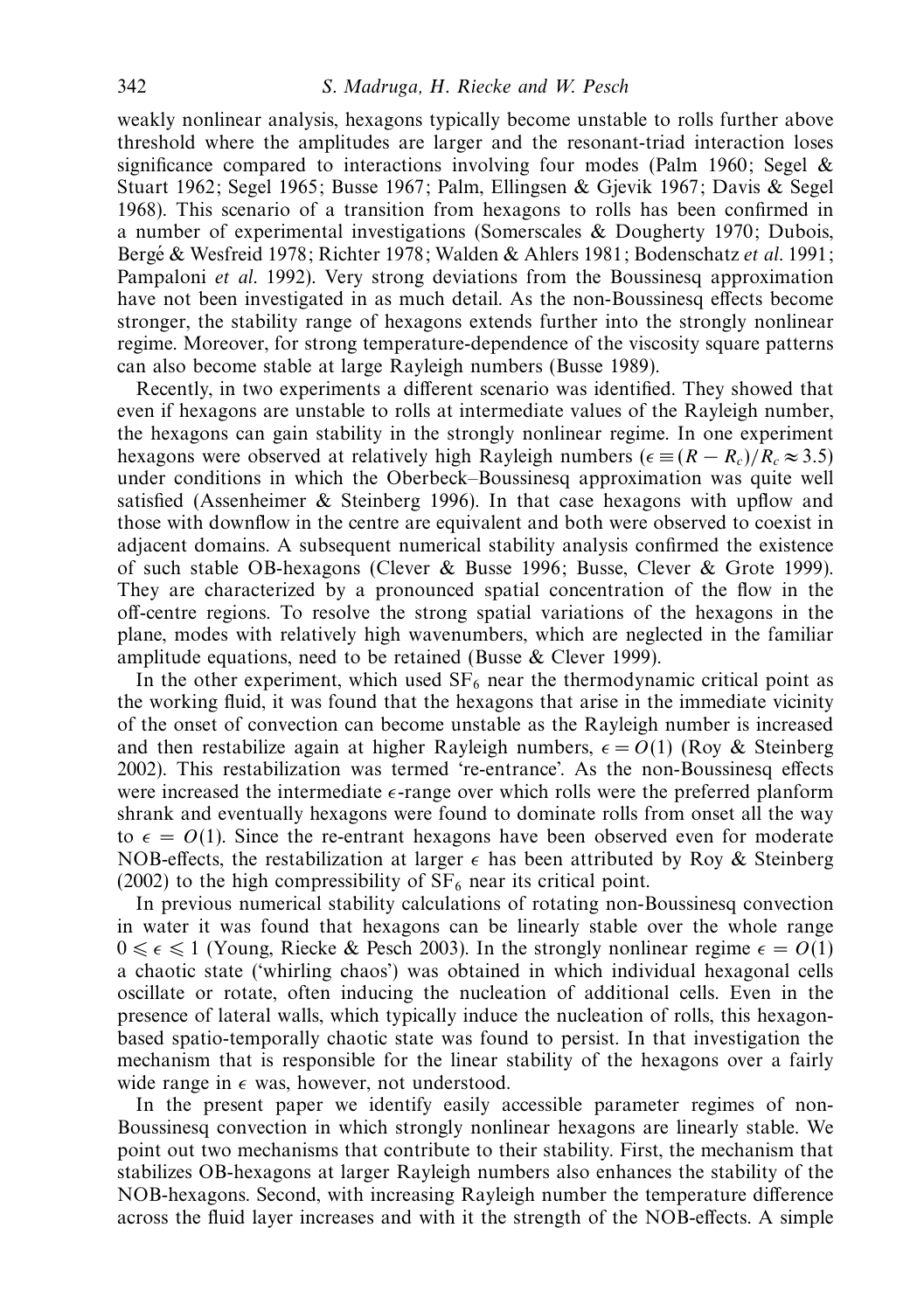weakly nonlinear model shows that this effect alone can be sufficient to lead to a restabilization of the hexagons at relatively low values of  $\epsilon$ , which experimentally leads to re-entrant hexagons. Together, these two mechanism can lead to a restabilization for values of  $\epsilon$  as low as  $\epsilon = 0.2$ . Since our computations are based on water as a working fluid (cf. Young et al. 2003), which is essentially incompressible in the investigated regime, it is clear that high compressibility is not a necessary condition to obtain re-entrant hexagons.

The paper is organized as follows. In  $\S$ 2 we briefly review the basic equations that we use, pointing out in which way our computations focus on weakly non-Boussinesq, but strongly nonlinear convection. In  $\S$  3 we present our results for the linear stability regimes of hexagonal and roll patterns. The two mechanisms leading to restabilization are discussed in  $\S 4$ . Direct simulations of the temporal evolution for boundary conditions mimicking circular containers are discussed in § 5. Conclusions follow in § 6.

#### *2. Basic equations*

We consider a horizontal fluid layer of thickness  $d$ , density  $\rho$ , kinematic viscosity *ν*, heat conductivity  $λ$ , and specific heat  $c<sub>p</sub>$ . The layer is infinite in the horizontal direction and is limited in the vertical direction by two horizontal rigid plates with high thermal conductivity. The system is heated from below (at temperature  $T_1$ ) and cooled from above (at temperature  $T_2 < T_1$ ). The governing equations expressing the balance of momentum, mass, and energy are (Chandrasekhar 1961)

$$
\partial_t(\rho u_i) + \partial_j(\rho u_j u_i) = -\partial_i p - \rho g \delta_{i3} + \partial_j(\nu \rho (\partial_i u_j + \partial_j u_i)), \tag{2.1}
$$

$$
\partial_t \rho + \partial_j(\rho u_j) = 0,\tag{2.2}
$$

$$
\partial_t T + u_j \partial_j T = \frac{1}{\rho c_p} \partial_j (\lambda \partial_j T). \tag{2.3}
$$

Here  $u = (u_1, u_2, u_3)$  is the fluid velocity, *T* the temperature, *p* the pressure, *g* the acceleration due to gravity, and  $\delta_{ij}$  is the Kronecker delta. Summation over repeated indices is implied. The origin of a Cartesian coordinate system with the *z*-axis perpendicular to the horizontal plates is fixed in the middle of the layer. As usual, viscous heating and volume viscosity effects can safely be neglected.

Realistic rigid boundary conditions are taken at the two boundaries for the velocity,

$$
u = 0 \text{ at } z = \pm \frac{d}{2} \tag{2.4}
$$

and fixed values for the temperature

$$
T = T_1 \equiv T_0 + \frac{\Delta T}{2} \text{ at } z = -\frac{d}{2},\tag{2.5}
$$

$$
T = T_2 \equiv T_0 - \frac{\Delta T}{2} \text{ at } z = +\frac{d}{2}.
$$
 (2.6)

Here  $T_0 = (T_1 + T_2)/2$  denotes the mean temperature and  $\Delta T = (T_1 - T_2) > 0$  is the temperature difference across the layer. We assume an experimental procedure in which  $T_0$  is kept constant while the main control parameter  $\Delta T$  is varied.

We focus in this work on weakly non-Boussinesq convection, so we keep the temperature dependence of the various fluid properties to leading order, and expand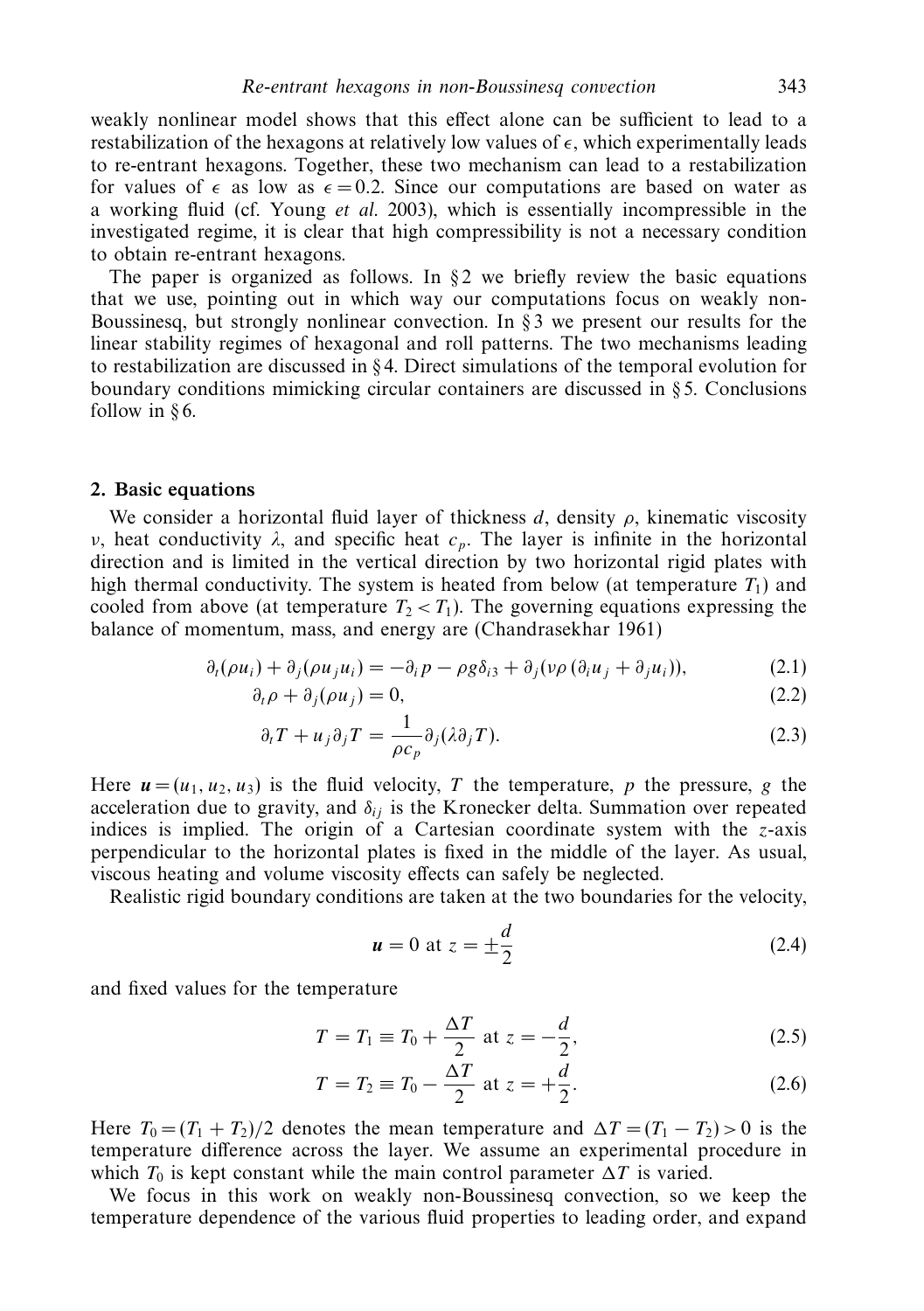them about the mean temperature  $T_0$  in line with Busse's convention (Busse 1967),

$$
\frac{\rho(T)}{\rho_0} = 1 - \bar{\gamma}_0 \frac{T - T_0}{T_s} \left( 1 + \bar{\gamma}_1 \frac{T - T_0}{T_s} \right) + \cdots,
$$
\n(2.7)

$$
\frac{\nu(T)}{\nu_0} = 1 + \bar{\gamma}_2 \frac{T - T_0}{T_s} + \cdots,
$$
\n(2.8)

$$
\frac{\lambda(T)}{\lambda_0} = 1 + \bar{\gamma}_3 \frac{T - T_0}{T_s} + \cdots,\tag{2.9}
$$

$$
\frac{c_p(T)}{c_{p0}} = 1 + \bar{\gamma}_4 \frac{T - T_0}{T_s} + \cdots,
$$
\n(2.10)

where  $\rho_0$ ,  $v_0$ ,  $\lambda_0$ , and  $c_{p0}$  denote the values of the respective quantities at the mean temperature  $T_0$ . The dots denote higher-order terms to be neglected. Introducing the thermal diffusivity  $\kappa_0 = \lambda_0 / \rho_0 c_p$ , the scaling temperature  $T_s = v_0 \kappa_0 / (\alpha_0 g d^3)$  is used to define the non-dimensionalized slopes of the density, viscosity, heat conductivity, and heat capacity at  $T_0$  in terms of the  $\bar{y}_i$ . For instance, the usual heat expansion coefficient at  $T = T_0$  is given by  $\alpha_0 = \bar{\gamma}_0 / T_s$ . Beyond the Boussinesq approximation the curvature of  $\rho(T)$  at  $T_0$ , which is proportional to  $\bar{\gamma}_0 \bar{\gamma}_1 / T_s^2$ , also comes into play.

To make the governing equations and boundary conditions dimensionless, the following scales are selected: for the length *d*, for the time  $d^2/\kappa_0$ , for the pressure  $\rho_0 v_0 \kappa_0 / d^2$ , and for the temperature *T<sub>s</sub>*. This gives rise to two dimensionless quantities: the Prandtl number  $Pr = v_0/\kappa_0$ , and the Rayleigh number  $R = \Delta T/T_s =$  $\alpha_0 \Delta T g d^3 / (\nu_0 \kappa_0)$ . Thus, we use in the following the dimensionless temperatures  $\hat{T} = T/T_s$  and  $\hat{T}_0 = T_0/T_s$ , heat conductivity  $\hat{\lambda} = \lambda/\lambda_0$ , density  $\hat{\rho} = \rho/\rho_0$ , kinematic viscosity  $\hat{v} = v/v_0$ , and specific heat  $\hat{c}_p = c_p/c_{p0}$ . Finally, we write the equations in terms of the dimensionless momenta  $v_i = \rho u_i d / \rho_0 \kappa_0$  instead of the velocities. In the following we omit the hats for simplicity.

Since the fluid velocities are small compared to the sound velocity we make the anelastic approximation (Gough 1969) and neglect the time derivative in the continuity equation (2.2). This simplifies the computation considerably since it reduces the number of evolution equations. Furthermore, *vi* becomes a solenoidal field, which can be represented in the standard poloidal–toroidal decomposition by two velocity potentials (Busse 1989) automatically enforcing the mass conservation.

The (dimensionless) conduction solution  $(v = 0)$  of (2.3) with (2.5), (2.6), (2.7), (2.9),  $(2.10)$  is given by

$$
T_{cond} = T_0 + R \left( -z - \frac{\gamma_3}{2} \left( z^2 - \frac{1}{4} \right) + O \left( \gamma_3^2 \right) \right).
$$
 (2.11)

We rewrite the temperature *T* in terms of the deviation *Θ* from the conductive profile neglecting its  $O(\gamma_3^2)$ -contribution,

$$
\Theta = T - T_{cond} = T - T_0 - R \left( -z - \frac{\gamma_3}{2} \left( z^2 - \frac{1}{4} \right) \right). \tag{2.12}
$$

We then obtain as the final dimensionless equations

$$
\frac{1}{Pr}\left(\partial_t v_i + v_j \partial_j \left(\frac{v_i}{\rho}\right)\right) = -\partial_i p + \delta_{i3} \left(1 + \gamma_1 \left(-2z + \frac{\Theta}{R}\right)\right) \Theta \n+ \partial_j \left[\nu \rho \left(\partial_i \left(\frac{v_j}{\rho}\right) + \partial_j \left(\frac{v_i}{\rho}\right)\right)\right],
$$
\n(2.13)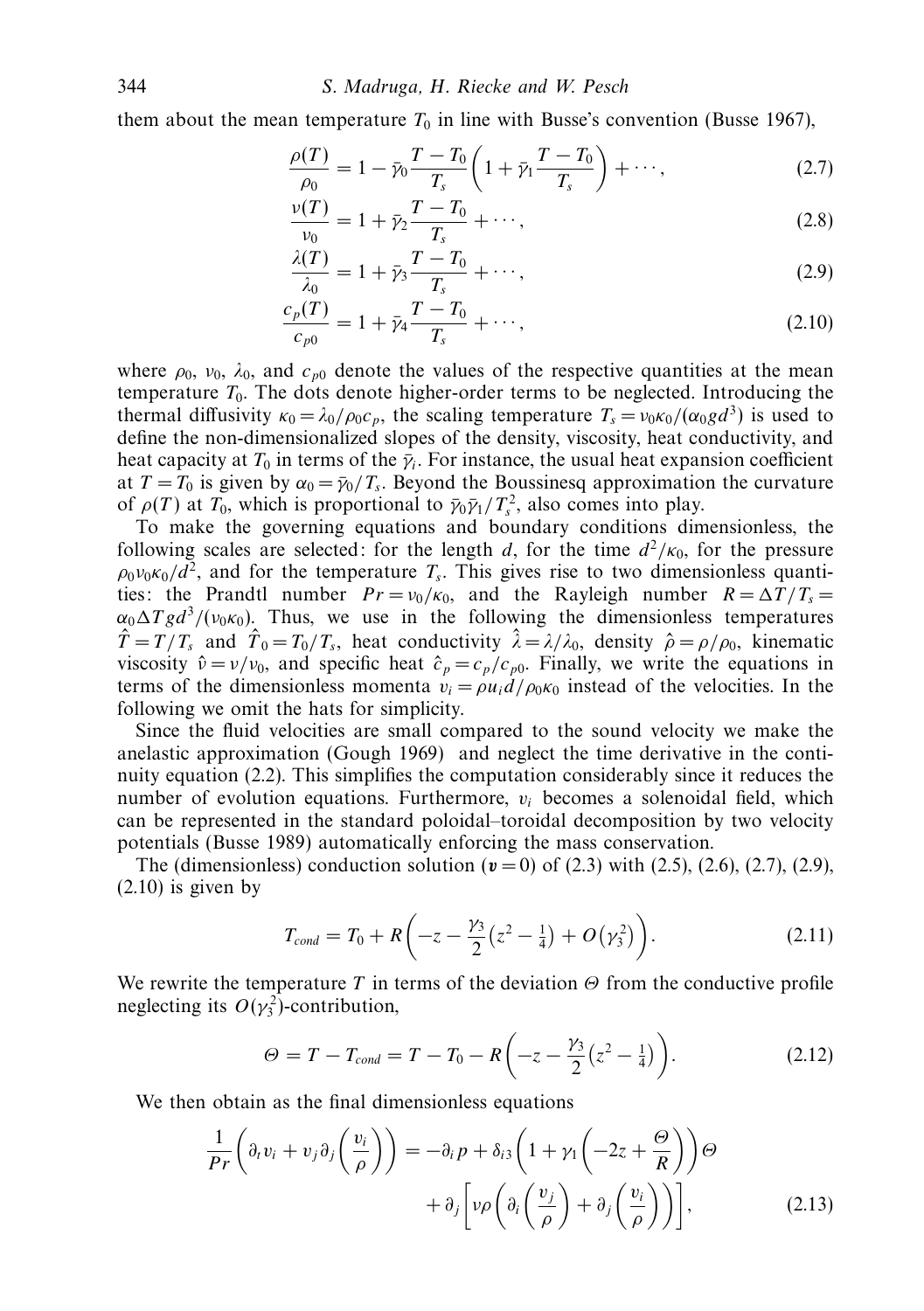Re-entrant hexagons in non-Boussinesq convection 345

$$
\partial_j v_j = 0,\tag{2.14}
$$

$$
\partial_t \Theta + \frac{v_j}{\rho} \partial_j \Theta = \frac{1}{\rho c_p} \partial_j (\lambda \partial_j \Theta) - \gamma_3 \partial_z \Theta - R \frac{v_z}{\rho} (1 + \gamma_3 z). \tag{2.15}
$$

The dimensionless boundary conditions are

$$
\mathbf{v}(x, y, z, t) = \Theta(x, y, z, t) = 0 \text{ at } z = \pm \frac{1}{2}.
$$
 (2.16)

The non-dimensionalized fluid parameters  $(2.7)$ – $(2.10)$  are now

$$
\rho(\Theta) = 1 - \gamma_0 \left( -z + \frac{\Theta}{R} \right),\tag{2.17}
$$

$$
\nu(\Theta) = 1 + \gamma_2 \left( -z + \frac{\Theta}{R} \right),\tag{2.18}
$$

$$
\lambda(\Theta) = 1 + \gamma_3 \left( -z + \frac{\Theta}{R} \right),\tag{2.19}
$$

$$
c_p(\Theta) = 1 + \gamma_4 \left( -z + \frac{\Theta}{R} \right),\tag{2.20}
$$

where we have introduced  $\gamma_i \equiv \bar{\gamma}_i R = \bar{\gamma}_i \Delta T / T_s$ , which can be expressed as follows:

$$
\gamma_i(\Delta T) = \gamma_i^c \left( 1 + \frac{\Delta T - \Delta T_c}{\Delta T_c} \right) = \gamma_i^c \left( \frac{R}{R_c} \right). \tag{2.21}
$$

Here  $\gamma_i^c = \bar{\gamma}_i \Delta T_c / T_s$  denotes the non-Boussinesq coefficients evaluated at the onset of convection,  $T = T_c$ , as used in Busse (1967). In our case  $\gamma_i^c = \bar{\gamma}_i \Delta T_c / T_s$  can be approximated well using the Boussinesq value for the critical temperature difference,  $\Delta T_c = 1708 T_s$ . In principle, the non-Boussinesq effects induce small corrections through a shift in the threshold, which are easily numerically computed, if necessary. Note that in contrast to  $\bar{\gamma}_i$ , the  $\gamma_i(\Delta T)$  are linear in the main control parameter  $\Delta T$ and therefore have to be adjusted in the nonlinear regime.

We consider the non-Boussinesq effects to be weak and in all material properties keep only the leading-order temperature dependence beyond the Boussinesq approximation. Therefore the  $\gamma_1$ -term appears explicitly in (2.13), while in all other terms it would constitute only a quadratic correction just like the terms omitted in (2.7)– (2.10). Correspondingly, we expand the denominators in (2.13), (2.15) that contain material properties to leading order in  $\gamma_i$ . In analogy to Busse (1967), we further omit non-Boussinesq terms that contain cubic nonlinearities in the amplitudes  $v_i$  or *Θ*, as they arise from the expansion of the advection terms  $v_j \partial_j (v_i / \rho)$  and  $(v_j / \rho) \partial_j \Theta$ when the temperature dependence of the density is taken into account. Since we will be considering Rayleigh numbers up to twice the critical value, which implies enhanced non-Boussinesq effects, these approximations may lead to quantitative differences compared to the fully non-Boussinesq system, even though the temperature dependence of the material properties themselves may be described quite well by a linear (or quadratic in the case of the density) approximation. Unfortunately we are not aware of rigorous solutions of  $(2.13)$ ,  $(2.14)$ ,  $(2.15)$  that would allow quantitative tests of our approximation scheme for finite *γi*.

In the weakly nonlinear regime, hexagon and roll patterns are described by the amplitudes *Ai* of the three dominant Fourier modes associated with the wavevectors  $q_1 = q(1, 0), q_2 = q/2(-1, \sqrt{3}), q_3 = q/2(-1, -\sqrt{3}).$  Roll solutions correspond to  $A_1 \neq$ 0*,*  $A_2 = A_3 = 0$  and hexagons to  $A_1 = A_2 = A_3 \neq 0$ , while for mixed hexagon solutions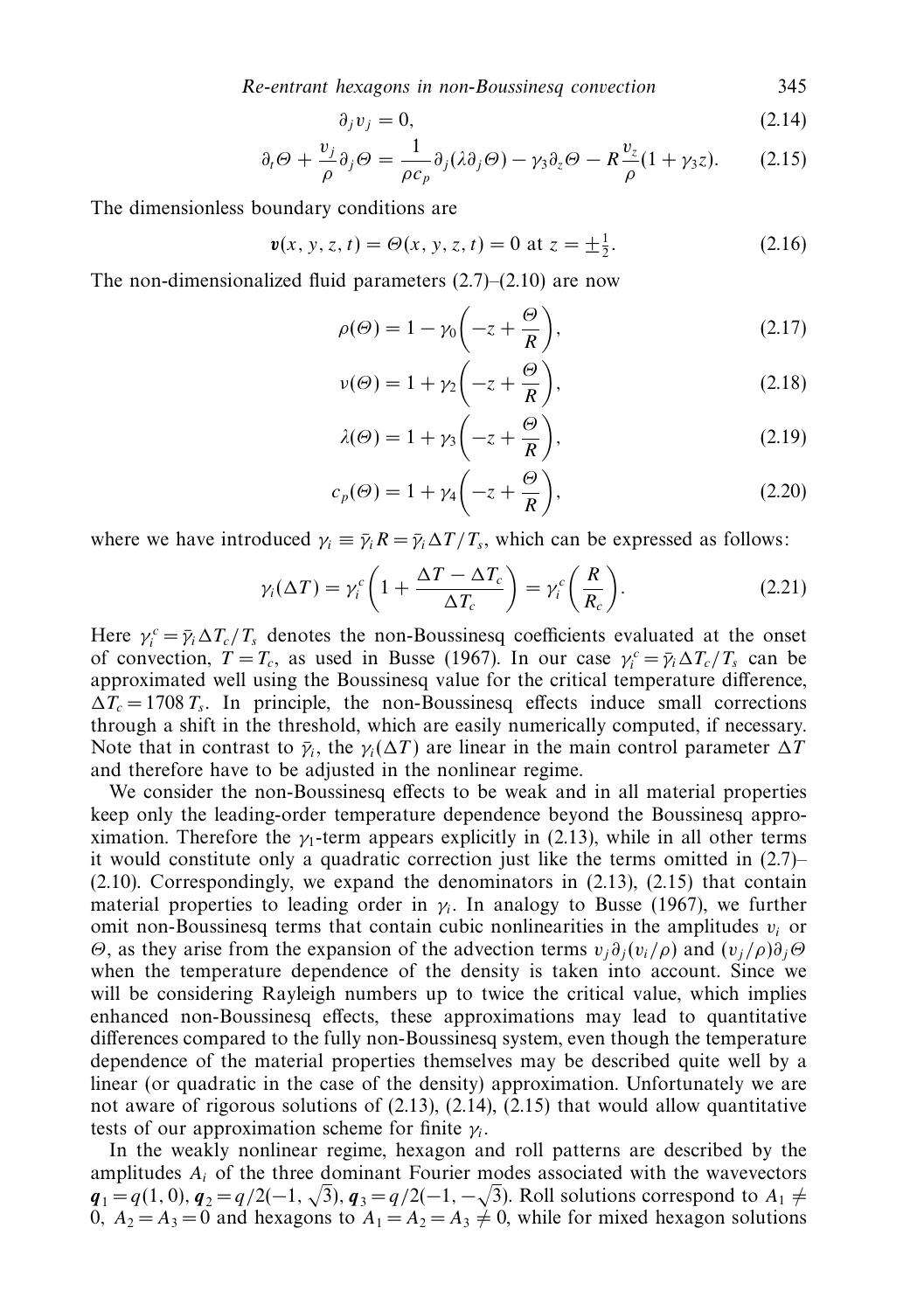

Figure 1. Sketch of the bifurcation diagram for hexagons and rolls in the weakly nonlinear regime of NOB-convection. The solid lines correspond to stable states and dashed lines to unstable ones. The unstable mixed mode destabilizes the hexagons and stabilizes the rolls.

 $A_1 \neq A_{2,3} \neq 0$ . The amplitudes satisfy the well-known coupled amplitude equations (e.g. Cross & Hohenberg 1993),

$$
\partial_t A_1 = \epsilon A_1 - \delta \overline{A}_2 \overline{A}_3 - g_1 |A_1|^2 A_1 - g_2 (|A_2|^2 + |A_3|^2) A_1 \tag{2.22}
$$

with the equations for  $A_{2,3}$  obtained from (2.22) by cyclic permutation. The calculation of the coefficients *δ*, *gi* involves vertical averages over certain products of the critical eigenvector components, which are obtained from a linearization of (2.13), (2.14), (2.15).

The quadratic coefficient  $\delta$  arises from the NOB-effects. To leading order in  $\gamma_i^c$  it was calculated first by Busse (1967) and is proportional to Busse's parameter *Q*, which is conventionally used as a measure for the strength of the NOB-effects. It is defined as

$$
Q = \sum_{i=0}^{4} \gamma_i^c \mathcal{P}_i,
$$
\n(2.23)

where the  $\mathcal{P}_i$  are certain linear functions of  $Pr^{-1}$ , which can be found in the review article by Bodenschatz et al. (2000)†. Busse's parameter *Q* characterizes the breaking of the up–down symmetry, which renders at most one of the two possible types of hexagons stable. Gases have a positive value of *Q* and exhibit hexagons with downflow in the centre ( $g$ -hexagons), whereas liquids have negative  $Q$  and show hexagons with upflow (*l*-hexagons). In the weakly nonlinear approach the cubic coefficients  $g_i$  in (2.22) are evaluated with  $\gamma_i^c = 0$ , which is consistent with the assumption of small  $\gamma_i^c$ ,  $\gamma_i^c = O(A_i)$ . In the case of finite  $\gamma_i^c$  the calculation can be refined along the lines presented by Plaut & Pesch (1999).

The stability of weakly nonlinear roll and hexagon patterns is determined by a linear stability analysis of the various solutions of (2.22). The resulting bifurcation diagram is sketched in figure 1 for the case  $g_2 > g_1$  (cf. Busse 1967). The hexagons arise unstably from the conductive state in a transcritical bifurcation and become stable through a saddle-node bifurcation. When the heating, i.e.  $\epsilon$ , is increased they

 $\dagger$  The expressions given on p. 742 of Bodenschatz *et al.* (2000) use the symbol  $\mathscr P$  instead of *Q* and correct a small error in Busse's calculation of  $\mathscr{P}_3$ .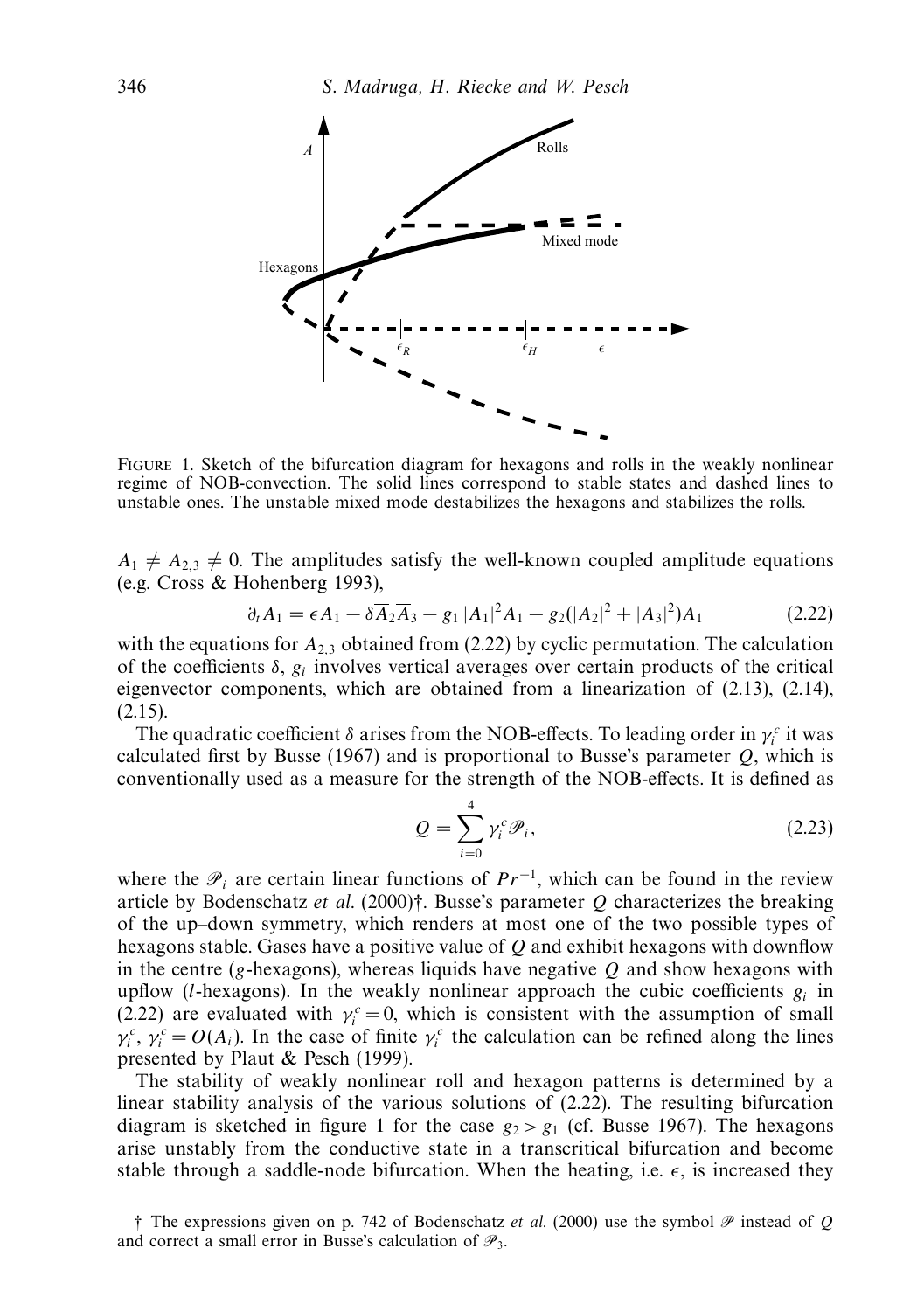become unstable in a transcritical bifurcation at  $\epsilon_H$  involving a mixed-mode solution. The rolls in turn are unstable at threshold and become stable through a pitchfork bifurcation at  $\epsilon_R$ , when the control parameter is increased.

We focus in this paper on the stability properties of the patterns in the strongly nonlinear regime. They are determined by a Galerkin expansion of all fields in (2.13), (2.14), (2.15) (see, for instance, Busse & Clever 1979; Busse 1989). Their dependence on the vertical coordinate  $\zeta$  is captured by expanding them in appropriate combinations of trigonometric and Chandrasekhar functions in *z* that satisfy the top and bottom boundary conditions (Chandrasekhar 1961; Busse 1967). In most of the computations we used  $n_z = 6$  modes for each field. With respect to the horizontal coordinates in the lateral directions we use a Fourier expansion on a hexagonal lattice. The Fourier wave vectors *q* are constructed as linear combinations of the hexagonal basis vectors  **and**  $**b**<sub>2</sub> = q(1/2, \sqrt{3}/2)$  **as**  $**q** = m**b**<sub>1</sub> + n**b**<sub>2</sub>$  **with the integers** *m* **and** *n* **in** the range  $|m\mathbf{b}_1 + n\mathbf{b}_2| \le n_q q$ . The largest wavenumber is then  $n_q q$  and the number<br>of Fourier modes retained is given by  $1 + 6 \sum_{j=1}^{n_q} j$ . Typically we used  $n_q = 3$ . Thus, solving the PDEs (2.13), (2.14), (2.15) is reduced to solving a system of nonlinear ODEs in time for the Galerkin expansion coefficients. The standard linear analysis of the ODEs yields the critical Rayleigh number  $R_c$  as well as the critical wavenumber *q<sub>c</sub>*. Both depend on the NOB-coefficients  $\gamma_i^c$  which in turn depend on  $R_c$ . Thus, in principle one obtains an implicit equation for  $\gamma_i^c$ . The shift in the critical Rayleigh number away from the classical value  $R_c = 1708$  due to the NOB-effects is, however, quite small (less than 1%) and therefore the resulting change in  $\gamma_i^c$  is negligible. In this paper we therefore choose  $\gamma_i^c$  corresponding to  $R_c = 1708$ .

To investigate the nonlinear hexagon solutions, we start with the standard weakly nonlinear analysis to determine the coefficients of the coupled amplitude equations (2.22). To obtain the fully nonlinear solutions we need to solve the ODEs for the coefficients of the Galerkin expansion, which become a system of nonlinear algebraic equations in our stationary case. This is achieved with a Newton solver for which the weakly nonlinear solutions serve as convenient starting solutions. The solutions are tested for amplitude stability by monitoring the growth rates of linear perturbations of the expansion coefficients. Since the system is spatially periodic (characterized by Fourier modes with wavevectors *q*) the possibility of side-band instabilities with respect to modes with wavevectors  $q + s$  has to be considered as well. This is achieved by introducing Floquet multipliers  $exp(is·(x, y))$  in the Fourier ansatz for the linear perturbations of the Galerkin solutions.

We also study the dynamics of complex patterns that arise from instabilities of the periodic states. For that purpose we have extended our previously developed spectral code for the OB-equations (Pesch 1996; Bodenschatz *et al.* 2000) to include the NOBeffects in (2.13), (2.14), (2.15). It employs the same vertical modes as the Galerkin stability code but places the wavevectors of the Fourier modes on a rectangular rather than a hexagonal grid. To solve for the time dependence we have chosen a fully implicit scheme for the linear terms, whereas the nonlinear parts are treated explicitly (secondorder Adams–Bashforth method). The time step is typically taken to be  $t_v/500$ , where  $t_v$  is the vertical diffusion time. We have tested that the stability regimes obtained from the Galerkin analysis are consistent with the direct numerical simulations.

## *3. Linear stability of hexagons*

Instead of extensive parameter studies, we present in this work specific interesting scenarios that should be experimentally realizable. We focus our investigation on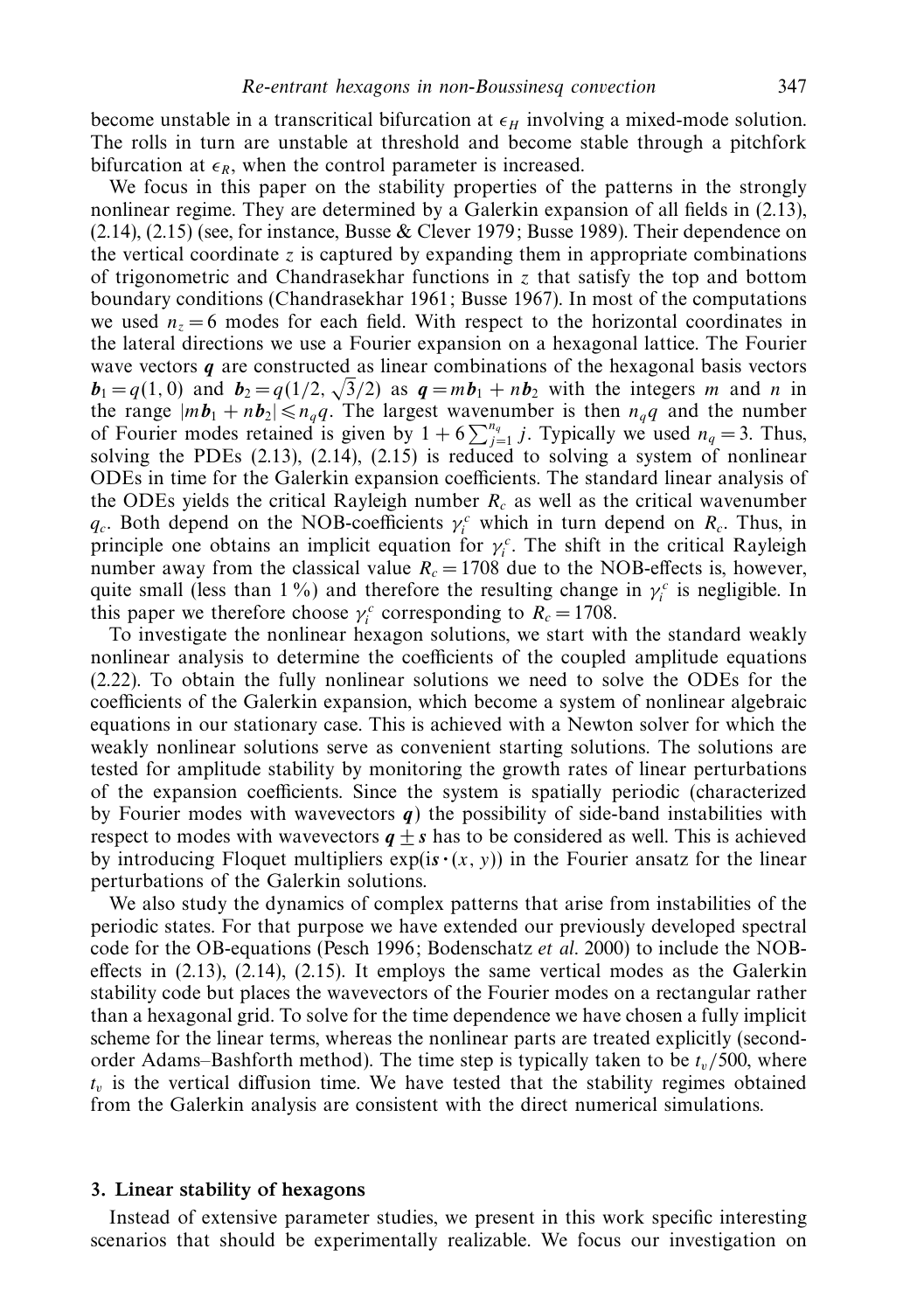| $T_0$ [°C] | $\Delta T_c$ [°C] | Pr   | $\gamma_0^c$ | $\gamma_1^c$ | $\gamma_2^c$ | $\gamma_3^c$ | $\gamma_4^c$ | Q        |
|------------|-------------------|------|--------------|--------------|--------------|--------------|--------------|----------|
| 20         | 20.63             | 6.93 | 0.0042       | 0.5693       | $-0.5186$    | 0.0649       | $-0.0049$    | $-4.612$ |
| 25         | 15.16             | 6.10 | 0.0038       | 0.2952       | $-0.3370$    | 0.0434       | $-0.0022$    | $-2.489$ |
| 28         | 12.94             | 5.68 | 0.0036       | 0.2122       | $-0.2725$    | 0.0352       | $-0.0013$    | $-1.837$ |
| 32         | 10.74             | 5.18 | 0.0034       | 0.1440       | $-0.2126$    | 0.0273       | $-0.0005$    | $-1.292$ |
| 36         | 9.12              | 4.76 | 0.0032       | 0.1023       | $-0.1709$    | 0.0216       | 0.0001       | $-0.954$ |
| 40         | 7.87              | 4.38 | 0.0030       | 0.0755       | $-0.1405$    | 0.0173       | 0.0004       | $-0.731$ |
| 50         | 5.75              | 3.62 | 0.0026       | 0.0400       | $-0.0926$    | 0.0104       | 0.0007       | $-0.428$ |
| 60         | 4.42              | 3.05 | 0.0023       | 0.0245       | $-0.0654$    | 0.0064       | 0.0006       | $-0.287$ |
|            |                   |      |              |              |              |              |              |          |

TABLE 1. Values of the Prandtl number *Pr*, non-Boussinesq coefficients  $\gamma_i^c$ , and Busse's parameter *Q* for water at the onset of convection as a function of the mean temperature and the temperature difference. The liquid layer has a depth of  $d = 1.8$  mm.

water, which has a moderate Prandtl number and for which re-entrant hexagons should be readily accessible in convection cells with conventional layer thickness *d* in a range of temperatures close to room temperature.

#### 3.1. Amplitude instabilities

In our analysis, we first concentrate on spatially periodic solutions with the wavenumber fixed at the critical wavenumber and discuss their domains of existence and stability as a function of the control parameter  $\epsilon = (R - R_c(\gamma_i^c))/R_c(\gamma_i^c)$ . We have chosen three different cells with thickness *d* = 1*.*5*,* 1*.*8*,* and 2*.*1 mm, respectively. The case  $d = 1.8$  mm is of particular interest since it has been studied in previous experiments (Pampaloni et al. 1992).

Table 1 gives the non-Boussinesq coefficients and the value of the non-Boussinesq parameter *Q* at the onset of convection for a representative range of mean temperatures  $T_0$  in a fluid layer of thickness  $d = 1.8$  mm.<sup>†</sup> As indicated before,  $\gamma_i$ is linear in the temperature difference  $\Delta T$  (see (2.21)) and therefore depends on  $\epsilon$ ,

$$
\gamma_i = \gamma_i^c \left( 1 + \frac{R - R_c}{R_c} \right) = \gamma_i^c (1 + \epsilon). \tag{3.1}
$$

Note that with increasing mean temperature the critical temperature difference  $\Delta T_c$ (given in the second column of table 1) decreases. Therefore the variation of the fluid properties across the layer at the critical temperature and with it the coefficients  $\gamma_i^c$ also decrease with increasing temperature. Since we keep the mean temperature  $T_0$ fixed when changing the Rayleigh number, the accessible range in  $\epsilon$  is limited by the requirement that the temperature at the top plate,  $T(z = d/2) = T_0 - \Delta T/2$ , be above freezing. It turns out that the full range  $0 \le \epsilon \le 1$  is then only accessible for average temperatures  $T_0$  above a certain temperature  $T_0^f$ , which is 20 °C for  $d = 1.8$  mm.

Using the Galerkin method, we extend the weakly nonlinear result sketched in figure 1 (Busse 1967) to the strongly nonlinear regime. Figure 2 shows the resulting stability limits for hexagons and for rolls. As predicted by weakly nonlinear theory, the hexagons are linearly stable with respect to amplitude perturbations for very small  $\epsilon$ . For not too small values of the mean temperature  $T_0$  and layer thickness *d* they become unstable as the control parameter is increased. This instability corresponds to the transcritical bifurcation at  $\epsilon_H$  in figure 1. For the convection cells investigated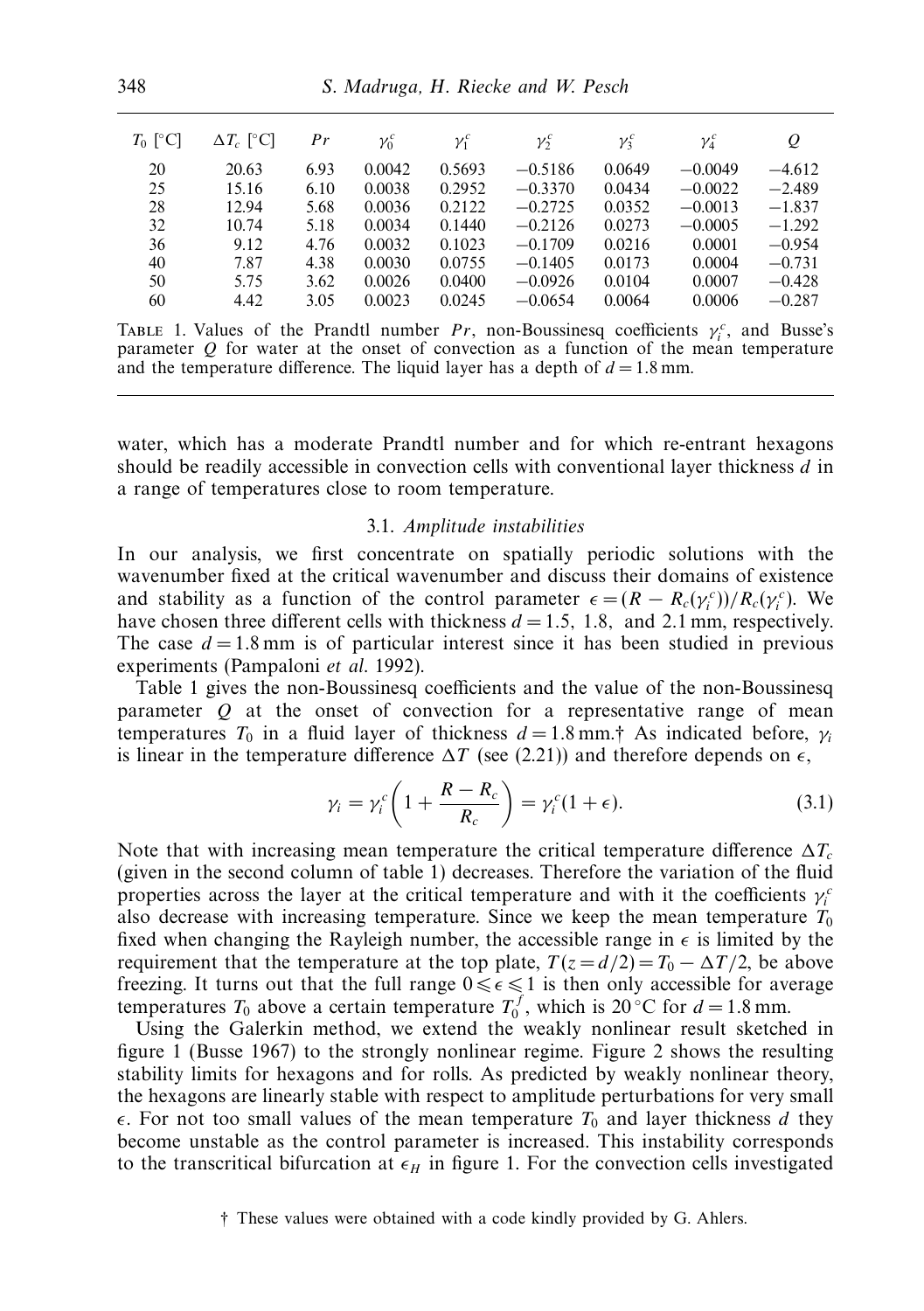

Figure 2. Stability regions for water with respect to amplitude perturbations for three fluid depths:  $d = 2.1$  mm (dotted lines),  $d = 1.8$  mm (solid lines),  $d = 1.5$  mm (dot-dashed line). Thick curves: stability boundaries for hexagons. Thin curves: stability boundaries for rolls. For a given depth, rolls are stable above the thin line, and hexagons unstable in the inner region of the thick line. Stability limits are obtained for the critical wavenumber *qc*.

here, the hexagon patterns then undergo a second steady bifurcation as the control parameter is increased further and become stable again. As the mean temperature or the layer thickness is decreased the critical heating and with it the non-Boussinesq effects increase. This shifts the point of restabilization to lower  $\epsilon$  and the lower stability limit to higher  $\epsilon$ , decreasing the  $\epsilon$ -range over which the hexagons are unstable, until the two limits merge at a temperature  $T_m$ . For  $T_0 < T_m$  the hexagons are amplitude-stable over the whole range of  $\epsilon$  considered  $(0 \leq \epsilon \leq 1)$ .

The restabilization of hexagons in the strongly nonlinear regime has been observed by Roy & Steinberg (2002) in  $SF_6$  near the thermodynamical critical point, where it has been termed 're-entrance'. They argued that since the non-Boussinesq effects in that system are not very large near onset the re-entrance is due to the large compressibility of the fluid in this parameter regime. By assuming that the working fluid is incompressible, which is an excellent approximation for water, our computations show that high compressibility is not needed for re-entrance. The significance of the compressibility for the occurrence of the re-entrance has also been called into question recently by Ahlers (2005) (see his footnote 59) based on the work by Oh et al. (2004).

We have also computed the stability of rolls with respect to amplitude perturbations. The corresponding stability limits are indicated in figure 2 by thin lines. Note that it is not meaningful to extend these stability limits to lower values of  $T_0$  than shown in figure 2 since then the temperature at the top plate would be below the freezing temperature of water. Below the thin lines rolls are unstable, but they become linearly stable when  $\epsilon$  is increased beyond the lines. This stability limit corresponds to the pitchfork bifurcation at  $\epsilon_R$  in figure 1. As the non-Boussinesq effects become stronger the stabilization of rolls is shifted to larger  $\epsilon$ . In contrast to the hexagons, for the convection cells investigated here the rolls do not undergo a second bifurcation,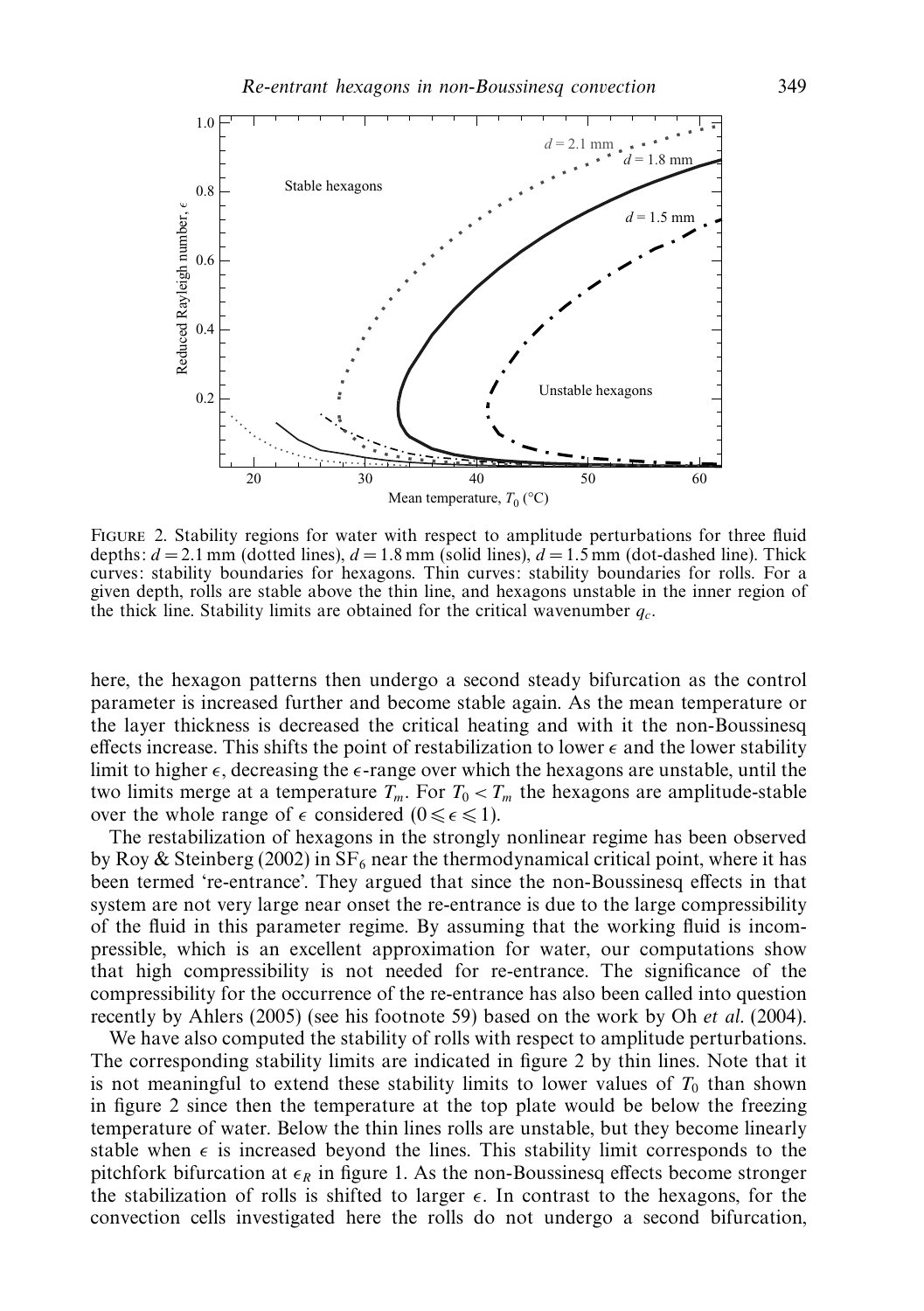

Figure 3. Stability regions for hexagons in water with respect to amplitude (dashed line) and side-band perturbations (dot-dashed line). The depth of the fluid layer is  $d = 1.8$  mm. (*a*)  $T_0 = 36^\circ \text{C}$ , (*b*)  $T_0 = 40^\circ \text{C}$ . Hexagons are stable with respect to amplitude perturbations outside the dashed-line region, and stable with respect to side-band perturbations inside the dot-dashed line region.

which would destabilize them, and remain amplitude-stable up to the largest values of  $\epsilon$  considered. For strong non-Boussinesq effects there is therefore a very large range of parameters over which the competing rolls and hexagons are both linearly amplitude-stable.

The amplitude-stability limits of the hexagons and rolls depend, of course, on their wavenumber. This is illustrated in figure 3, where we fix the mean temperature  $T_0$ and determine the stability limits of the hexagons as a function of their wavenumber *q*. Interestingly, for  $T_0 = 36 \degree \text{C}$  (figure 3*a*) the hexagons become more stable for small and for large wavenumbers and the instability region forms a bubble-like closed curve, outside which the hexagons are stable with respect to amplitude perturbations. These bubbles are hyper-surfaces in  $q, \epsilon, T_0$ -space. With decreasing non-Boussinesq effects (increasing  $T_0$ ) the bubble grows and extends to larger values of  $\epsilon$ . Eventually, the upper part of the bubble is shifted to  $\epsilon$ -values beyond the range considered in this paper (figure 3(*b*) for  $T_0 = 40$  °C).

## 3.2. Side-band instabilities

Using the Galerkin method, we have studied the stability of the hexagons with respect to long- and short-wave perturbations as shown in figure 3. We find that over the whole range  $0 \leq \epsilon \leq 1$  the only relevant side-band perturbations are long wave and steady, as is the case in the weakly nonlinear regime. The long-wave perturbations involve longitudinal and transverse phase modes, which can be described by two coupled evolution equations (Lauzeral, Metens & Walgraef 1993; Hoyle 1995; Echebarria & Pérez-García 1998). The stability limits obtained from the Galerkin analysis are shown in figure 3. In this parameter regime the stability region consists of two disconnected domains, reflecting the re-entrant nature of the hexagons. The stability domain near onset is very small and closes up as the amplitude stability limit is reached. This behaviour corresponds to that obtained from the weakly nonlinear theory (Lauzeral et al. 1993). In the re-entrant regime the stable domain opens up again in an analogous fashion when the amplitude-stability limit is passed. Note that the stability boundaries lean toward lower wavenumbers. Thus, stable re-entrant hexagonal patterns are expected to have wavenumbers below *qc*.

As the mean temperature is lowered the bubble of the amplitude instability shrinks and eventually the bubble disappears (figure 4). The side-band stability limit then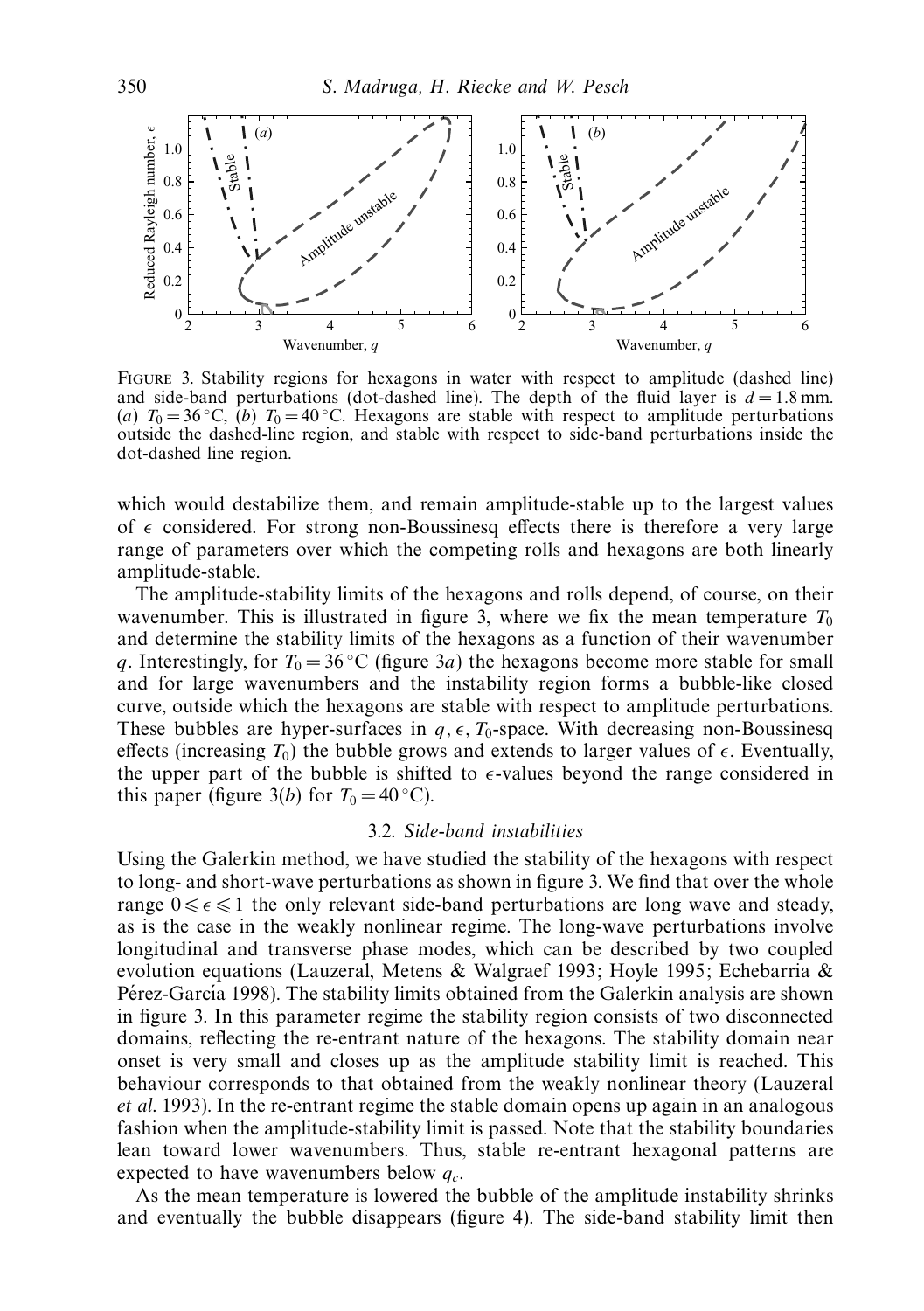

Figure 4. Stability regions for hexagons with respect to side-band pertubations, in water. The fluid depth is  $d = 1.8$  mm. Solid line:  $T_0 = 28$  °C. Dashed line:  $T_0 = 32$  °C.

reaches without interruption from the strongly nonlinear regime all the way down to threshold (more precisely to the saddle-node bifurcation of the hexagons). As the non-Boussinesq effects become yet stronger the range of stable wavenumbers widens.

# *4. Origin of re-entrant hexagons*

At first the appearance of stable re-entrant non-Boussinesq hexagons seems quite surprising, in particular considering the relatively small values of  $\epsilon$  for which the restabilization of the hexagons can occur. We have identified two major factors that contribute to their appearance. One is the fact that even in the Boussinesq case hexagons can be stable for sufficiently large Rayleigh numbers (above  $\epsilon \approx 1$ ). They have been observed in convection experiments using  $SF<sub>6</sub>$  close to its thermodynamical critical point as a working fluid where they nucleated in the cores of target and spiral patterns (Assenheimer & Steinberg 1996). A subsequent numerical stability analysis confirmed the existence of stable OB-hexagons and attributed their appearance to the formation of plumes (Clever & Busse 1996; Busse et al. 1999). The second factor contributing to the re-entrance of the non-Boussinesq hexagons is the increase of the non-Boussinesq effects with the Rayleigh number (cf. (3.1)).

Figure 5 provides a quantitative assessment of the importance of the two mechanisms contributing to the re-entrance of non-Boussinesq hexagons. Above the dasheddotted line hexagons with wavenumber  $q_c$  become amplitude-stable in the Boussinesq case  $\gamma_i = 0$ . This transition line corresponds to the stability limit of Boussinesq hexagons found earlier by Clever & Busse (1996) (see their figure 4). The very slight dependence of the stability limit on the mean temperature is due to the variation of the Prandtl number with  $T_0$ , which decreases from  $Pr = 5.4$  at  $T_0 = 30$ °C to  $P = 3.0$  at  $T_0 = 60$  °C. With the non-Boussinesq effects included, the stabilization of the hexagons occurs at lower values of the control parameter. The dashed line in figure 5 shows the resulting stability limits when the  $\epsilon$ -dependence of  $\gamma_i$  is neglected,  $\gamma_i = \gamma_i^c$ , while the solid line denotes the stability limit with the dependence retained,  $\gamma_i = \gamma_i^c (1 + \epsilon)$ . Thus, even when the non-Boussinesq effects are kept constant the stability limit connected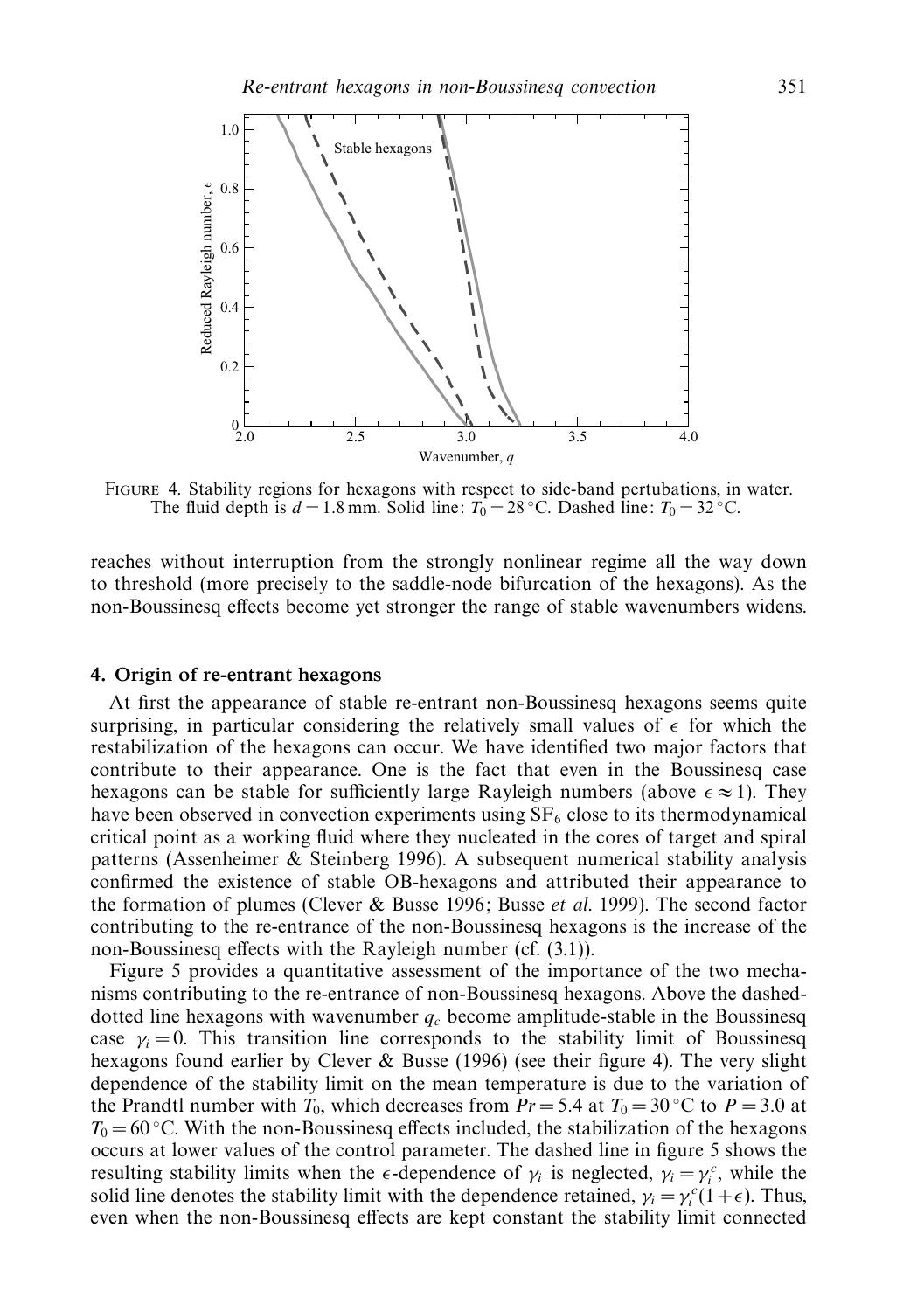

Figure 5. Stability regions for hexagons with respect to amplitude perturbations in water for  $d = 1.8$  mm. Solid line: stability limit when the dependence of  $\gamma$  on the temperature is taken into account,  $\gamma_i = \gamma_i^c (1 + \epsilon)$ . Dashed line: stability limit when the  $\gamma_i$  are fixed to their critical value,  $\gamma_i = \gamma_i^c$ . OB-hexagons are stable above the dashed-dotted line,  $\gamma_i = 0$ . Down-hexagons are stable above the dotted line for  $\gamma_i = \gamma_i^c (1 + \epsilon)$ .

with the stabilization of Boussinesq hexagons merges with the usual low- $\epsilon$  stability limit when the non-Boussinesq effects become strong enough, i.e. at low temperatures.

Since in the Boussinesq case up- and down-hexagons are equivalent and become stable simultaneously it is to be expected that for weak non-Boussinesq effects both types of hexagons can become stable for large Rayleigh numbers, with the stabilization occurring, however, at different values of the Rayleigh number. For the up-hexagons, which in water are stable near onset, this stabilization corresponds to a re-entrance. The stabilization of the down-hexagons is indicated in figure 5 by a dotted line. As the non-Boussinesq effects become stronger the down-hexagons require ever higher Rayleigh numbers for stabilization.

Even though the  $\epsilon$ -dependence of the non-Boussinesq effects is not the central driving force for the re-entrance, it is instructive to discuss its effect on the hexagons briefly within a weakly nonlinear framework. We consider as a minimal model a slightly generalized version of (2.22) in which the quadratic coupling coefficient grows linearly with  $\epsilon$ ,

$$
\partial_t A_1 = \xi^2 (\mathbf{n}_1 \cdot \nabla)^2 A_1 + \epsilon A_1 - (\delta + \mu \epsilon) \overline{A}_2 \overline{A}_3 - g_1 |A_1|^2 A_1 - g_2 (|A_2|^2 + |A_3|^2) A_1. \tag{4.1}
$$

Note that such a linear correction of the quadratic resonance term has been considered previously in the context of hexagonal patterns in ferrofluids exposed to a magnetic field (Friedrichs & Engel 2001). Compared to (2.22) we include a spatial gradient term involving the normal derivative  $n_i \cdot \nabla$  with  $n_i = q_i / |q_i|$ ,  $i = 1, 2, 3$ . It allows long-wave modulations of the amplitude that capture side-band instabilities.

To get a complete picture of the impact of the  $\epsilon$ -dependence of the non-Boussinesq effects within the framework of the simple model (4.1) we introduce a rescaled amplitude  $\mathcal{A} = g_1 A/(\delta + \mu \epsilon)$ , a rescaled time  $\hat{t} = (\delta + \mu \epsilon)^2 t/g_1$ , and a rescaled space variable  $\hat{\mathbf{r}} = (\delta + \mu \epsilon) \mathbf{r} / \xi \sqrt{g_1}$ . Equation (4.1) can then be written as

$$
\partial_i \mathscr{A}_1 = (\mathbf{n}_1 \cdot \hat{\nabla})^2 \mathscr{A}_1 + \hat{\epsilon} \mathscr{A}_1 - \bar{\mathscr{A}}_2 \bar{\mathscr{A}}_3 - |\mathscr{A}_1|^2 \mathscr{A}_1 - \frac{g_2}{g_1} (|\mathscr{A}_2|^2 + |\mathscr{A}_3|^2) \mathscr{A}_1. \tag{4.2}
$$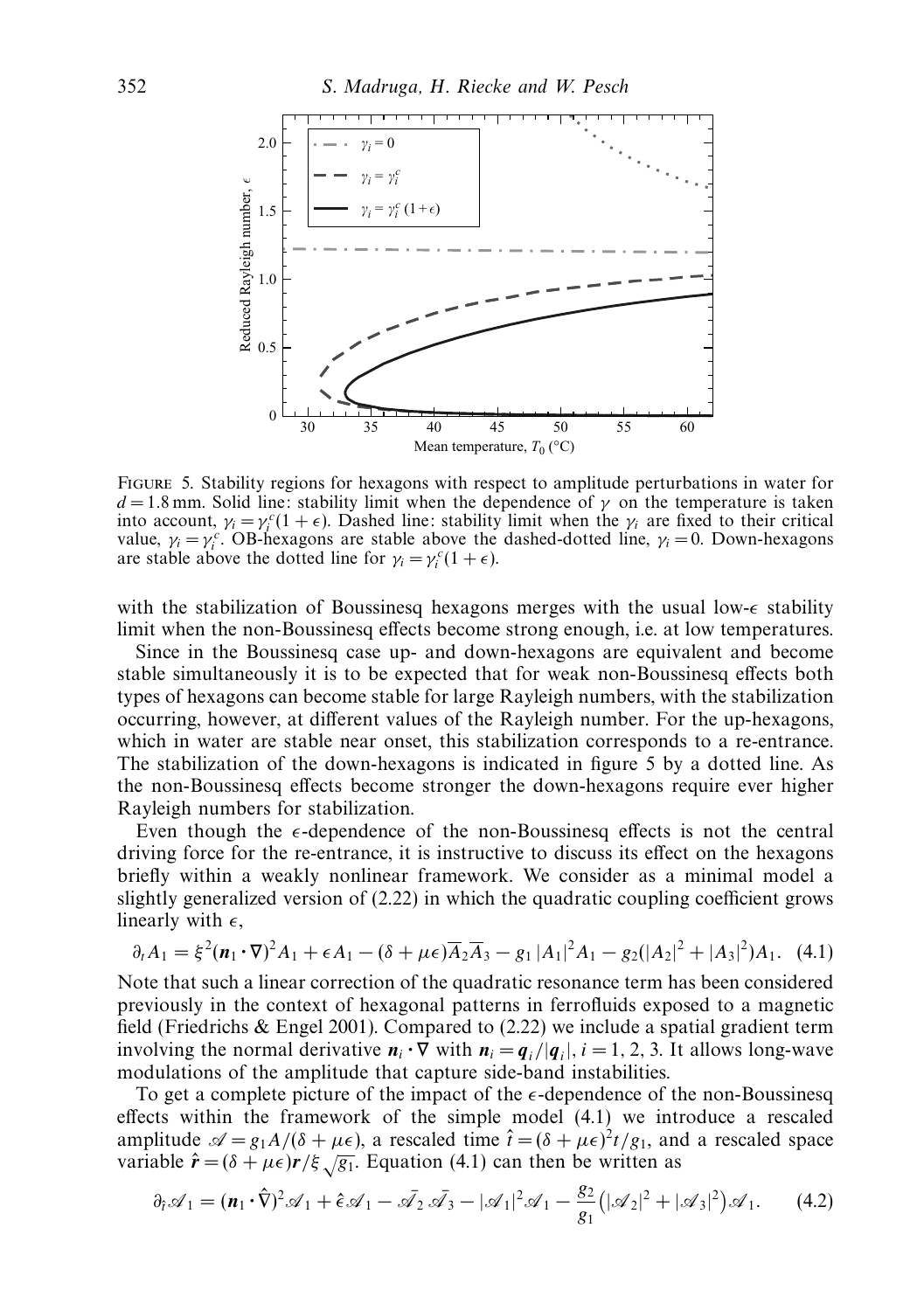

Figure 6. Sketch of the bifurcation diagram obtained from (4.1) (cf. figure 7 below for  $k = 0$ ).

Here the rescaled control parameter is given by

$$
\hat{\epsilon} = \frac{\epsilon g_1}{(\delta + \mu \epsilon)^2},\tag{4.3}
$$

which implies that each value of  $\hat{\epsilon}$  corresponds to two values of  $\epsilon$ ,  $\epsilon_{1,2} = (g_1 2\delta\mu\hat{\epsilon} \pm \sqrt{g_1^2 - 4g_1\delta\mu\hat{\epsilon}})/2\mu^2\hat{\epsilon}.$ 

For the case  $g_1 > 0$  and  $\mu \delta > 0$ , which is of interest here, a monotonic increase in  $\epsilon$ is mapped into a non-monotonic change of  $\hat{\epsilon}$  with the range  $0 \leq \epsilon \leq \epsilon_m \equiv \delta/\mu$  mapped onto  $0 \le \hat{\epsilon} \le g_1/4\delta\mu$  and the range  $\epsilon_m \le \epsilon < \infty$  mapped in a reverse fashion onto the same interval,  $g_1/4\delta\mu \geq \hat{\epsilon} > 0$ . Thus, with increasing  $\epsilon$  the standard bifurcation diagram sketched in figure 1 is traversed towards the right up to  $\epsilon = \epsilon_m$ . Note that the parameter  $\epsilon$  in figure 1 plays the role of  $\hat{\epsilon}$  in (4.2). As  $\epsilon$  is increased further  $\hat{\epsilon}$  decreases implying that the path through the bifurcation diagram in figure 1 is reversed. Thus, if  $\epsilon_m$  is not too small the same mixed mode that is created in the bifurcation stabilizing the rolls and that destabilizes the hexagons at a larger value of  $\epsilon$  in a transcritical bifurcation restabilizes the hexagons in a second transcritical bifurcation at  $\epsilon = \epsilon_H$  and eventually disappears at the bifurcation that destabilizes the rolls again at  $\epsilon = \epsilon'_R$ . This scenario is shown in the qualitative bifurcation diagram depicted in figure 6. For larger values of  $\mu$ ,

$$
\mu > \mu_M \equiv \frac{1}{2\delta} \frac{(g_1 - g_2)^2}{2(2g_1 + g_2)},\tag{4.4}
$$

 $\hat{\epsilon}$  does not reach the stability limit of the hexagons and the hexagons remain linearly stable for all values of  $\epsilon$ . Specifically, for  $\mu = \mu_m$  the two transcritical bifurcations at  $\hat{\epsilon}_H$  and  $\hat{\epsilon}'_H$  coincide and the upper and lower stability limits in figure 5 merge, eliminating the amplitude-unstable regime of the hexagons.

Figure 7 gives the side-band stability limits obtained within the minimal model (4.1) for a typical case. The solid lines denote the transverse long-wave phase mode, while the dotted line marks the longitudinal phase mode. The bifurcation diagram shown in figure 6 corresponds to traversing this phase diagram at  $q = q_c$ . Note that the destabilization of rolls at  $\epsilon'_R$  is beyond the range of  $\epsilon$  shown in figure 7. In principle, either of the phase modes can lead to an instability. Within (4.1), however, the longitudinal phase mode is relevant only for an extremely small range of  $\epsilon$  near threshold. For small Prandtl numbers (4.1) would have to be extended to include a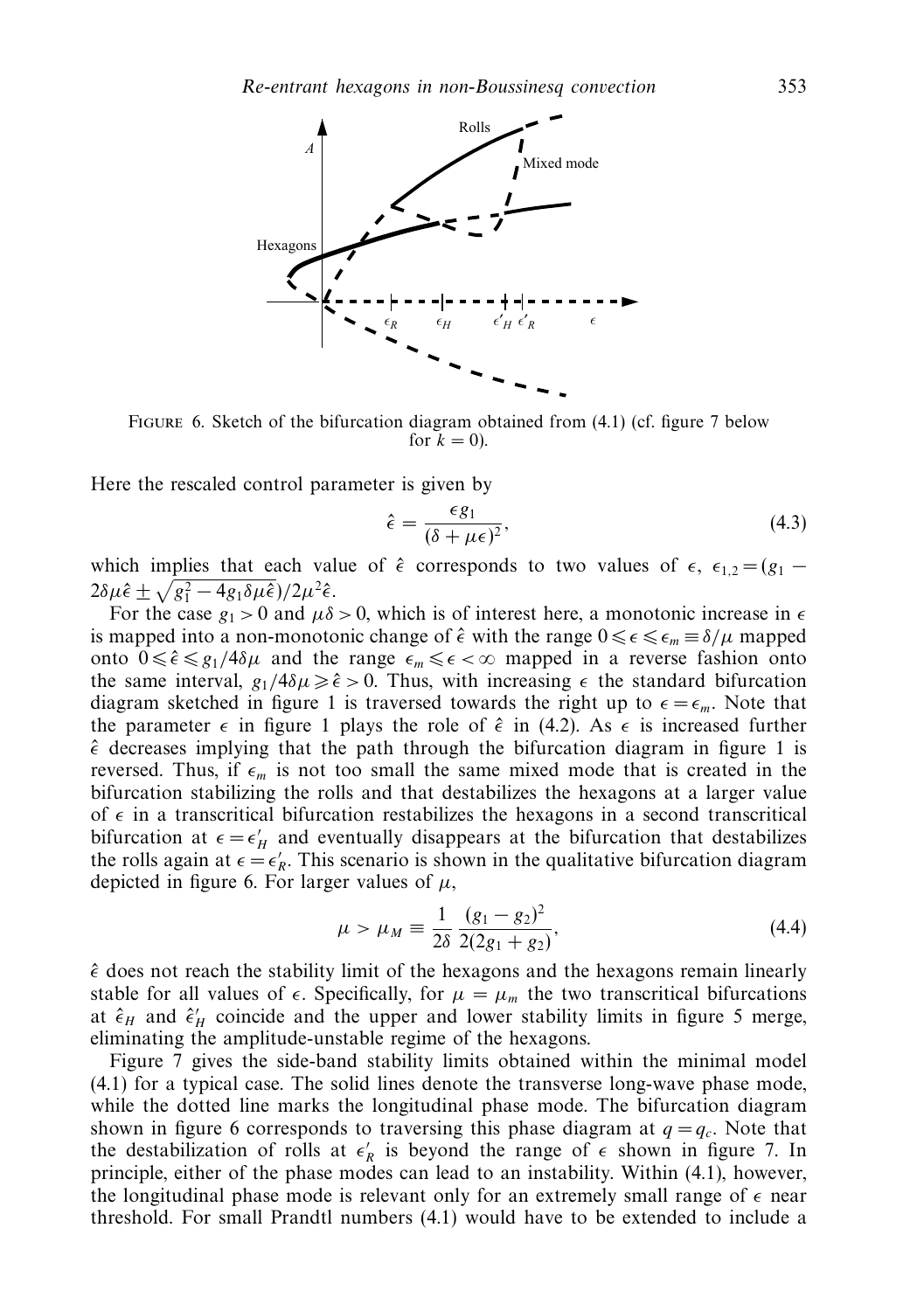

Figure 7. Amplitude and side-band stability limits based on the extended Ginzburg-Landauequation model (4.1) with  $ξ = 2.83$ ,  $δ = 0.048$ ,  $μ = 0.28$ ,  $g_1 = 1$ , and  $g_2 = 1.45$ . Shown are the neutral curve (dashed-dotted), the long-wave side-band stability limit (solid and dotted), and the amplitude stability limit (dashed). Hexagons are stable inside the solid lines.

mean flow. Then the longitudinal phase mode can dominate the transverse mode over significant portions of the stability limits (Young & Riecke 2002; Semwogerere  $\&$ Schatz 2004).

Thus, the minimal model (4.1) captures qualitatively the restabilization of the hexagons, the merging of the two stability limits as the non-Boussinesq effects are increased, and the main features of the side-band instabilities obtained in the full stability computations described in §3. We have not found, however, the destabilization of rolls by a steady mode as it is suggested by the minimal model (cf. figure 6). Instead, we find at quite large  $\epsilon$  an oscillatory instability.

The full numerical stability analysis presented in § 3 displayed a tendency of the side-band-stable regions to shift to lower wavenumbers as  $\epsilon$  is increased. In principle, this could be modelled phenomenologically by retaining nonlinear gradient terms in the minimal model (Bragard & Velarde 1998; Echebarria & Pérez-García 1998; Nuz, Nepomnyashchy & Pismen 1998). We will not pursue this here. Instead we point out that in experiments and in numerical stability analyses the Boussinesq hexagons are found to be stable with respect to side-band instabilities only for wavenumbers noticeably below *qc* (Assenheimer & Steinberg 1996; Clever & Busse 1996). Considering the significance of the mechanism underlying the stability of the Boussinesq hexagons for the re-entrance of the non-Boussinesq hexagons, it is to be expected that the reduced wavenumber is a characteristic feature of this mechanism of re-entrance.

# *5. Numerical simulations*

To make closer contact with the results that would be expected in experimental investigations we also performed direct numerical simulations of (2.13), (2.15). While our Galerkin approach uses realistic boundary conditions at the top and bottom plate it employs periodic boundary conditions in the lateral directions. Thus, these computations are able to predict instabilities that arise in the interior of the system, but they do not capture phenomena associated with the lateral walls. In most of the recent experiments circular containers have been used and typically it has been found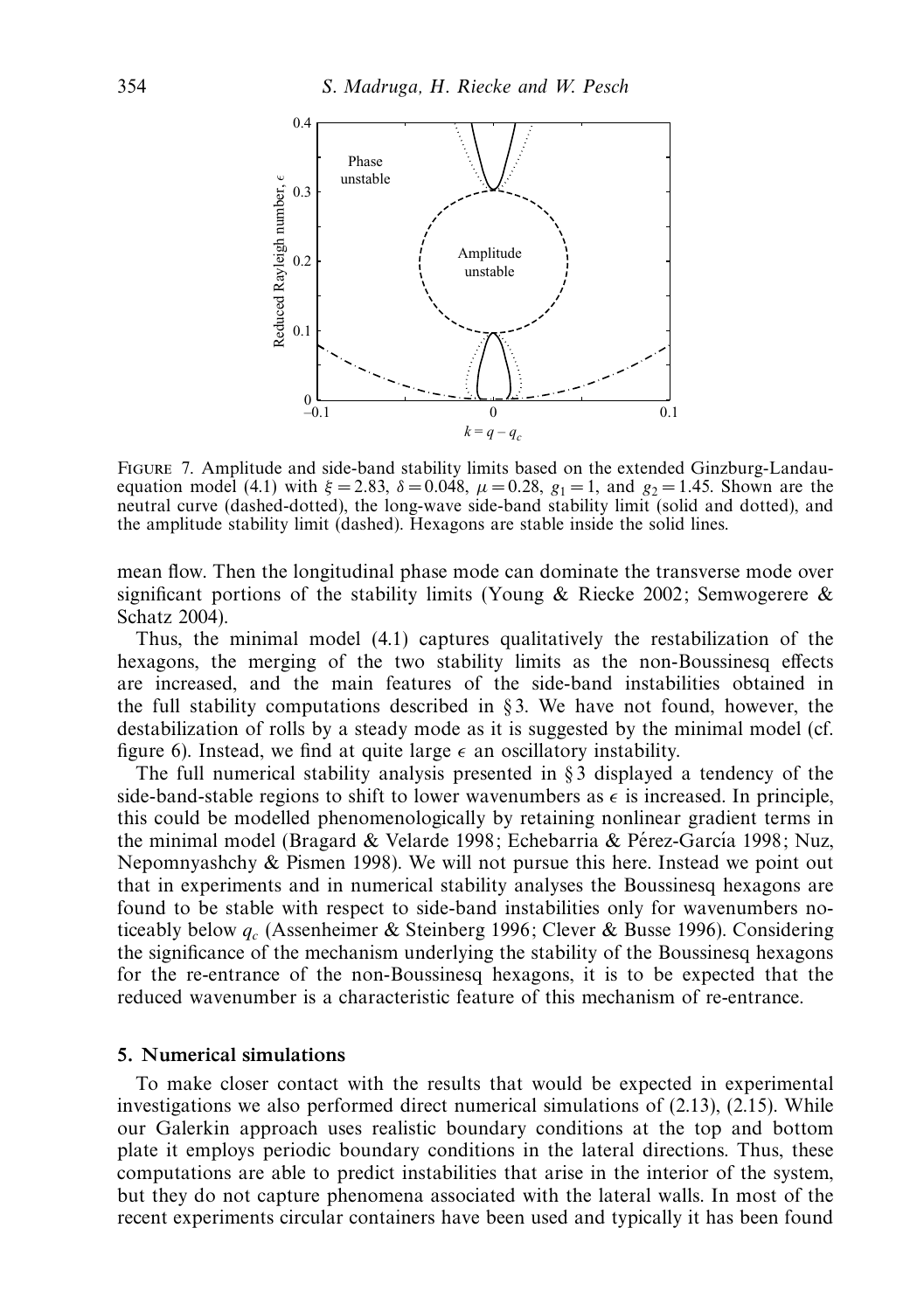

FIGURE 8. Succession of snapshots for  $T_0 = 24 \degree C$  in a circular cell of water of thickness  $d = 1.8$  mm. The diameter of the cell is  $\overline{L} = 8 \times 2\pi / q_c$  and the snapshots correspond to an integration time of  $400 t_v$ .

that with the walls rolls are preferred, which are predominantly either perpendicular or parallel to the wall depending on details of the sidewall conditions. Thus, even very close to onset, where in the non-Boussinesq case rolls are unstable to hexagons, in these experiments a narrow ring of roll-like structures arises.

A consequence of the wall-induced preference of rolls over hexagons is the experimental observation that the transition from hexagons to rolls does not occur at the Rayleigh number at which the hexagons become linearly unstable, but at lower Rayleigh numbers (Bodenschatz et al. 1991). The transition is therefore more appropriately interpreted as arising from a competition between rolls and hexagons, which are simultaneously linearly stable in that regime. The lowest-order Ginzburg– Landau equation (4.1) is variational and therefore, within this framework, the transition is expected to occur when the energy of the rolls becomes lower than that of the hexagons. The full Navier–Stokes equations are not variational and therefore further away from threshold it is more appropriate to discuss the transition in terms of the invasion of one state into the other with the velocity of the front separating the two states going through zero at the transition point.

In order to mimic the experimentally employed circular containers we apply a strong radial subcritical ramp in the Rayleigh number that suppresses any convection outside a certain radius. With such a boundary condition rolls perpendicular to this 'wall' are preferred (cf. Decker, Pesch & Weber 1994, figure 1 in Bodenschatz et al. 2000). Snapshots of simulations in such a circular cell with diameter  $L = 8 \times 2\pi / q_c$  and layer thickness  $d = 1.8$  mm are shown in figure 8. In all cases random initial conditions were used. Near threshold  $(\epsilon = 0.1)$  the cell is completely filled with regular hexagons, except for a narrow ring of roll-like structures that are driven by the boundaries. When the heating is increased  $(\epsilon = 0.2)$  rolls in the interior become linearly amplitude-stable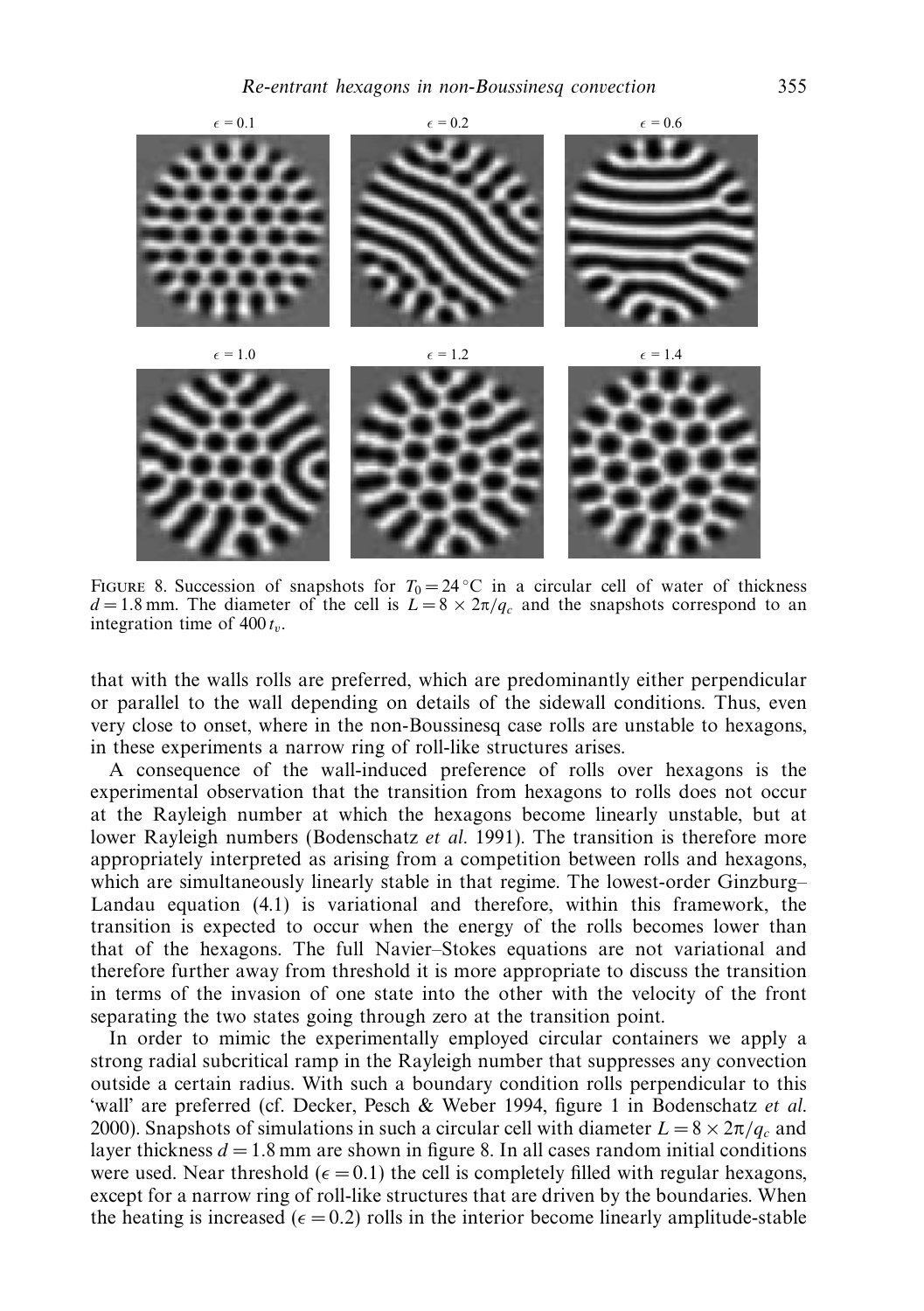

FIGURE 9. Results of simulations for a circular cell of thickness  $d = 1.8$  mm and diameter  $L = 8 \times 2\pi / q_c$ . The simulations have been carried out for  $T_0 = 20$  °C,  $24$  °C,  $28$  °C. Circles correspond to rolls and triangles to hexagons. The stability limits for amplitude instabilities for hexagons (solid line) and for rolls (dashed line) are reproduced from figure 2.

(cf. figure 2) and the rolls that are driven by the boundary invade most of the cell. So far the scenario is very similar to the experimental observations shown in figure 4 of Pampaloni *et al.* (1992) for  $T_0 = 28 \degree C$  (see also figure 9). While the roll pattern persists near the boundaries for yet larger values of  $\epsilon$ , a domain of ordered hexagons appears in the centre of the cell for  $\epsilon = O(1)$ . The size of the inner domain of hexagons grows with increasing  $\epsilon$  and for  $\epsilon = 1.4$  the hexagons essentially fill the whole convection cell. The growing of the hexagon domain with increasing  $\epsilon$  can be understood to arise from a balance between the increasing tendency of the hexagon domains to invade domains of rolls on the one hand and the predominance of rolls near the boundaries on the other hand. It is worth noting that according to our computations Pampaloni et al. (1992) should have obtained stable re-entrant hexagons if they had gone to larger values of the Rayleigh number.

A comparison of the snapshot at  $\epsilon = 0.1$  with that at  $\epsilon = 1.4$  shows that the reentrant hexagons arising from random initial conditions have a smaller wavenumber than the hexagons that appear at threshold. This trend is consistent with the results of the side-band stability calculations (figures 3, 4), which show that with increasing  $\epsilon$  the wavenumber range of stable hexagons moves toward lower wavenumbers.

In figure 9 the results of a set of simulations in a circular cell with the same dimensions as in figure 8 are summarized for three mean temperatures,  $T_0 = 20$  °C,  $T_0 = 24 \degree C$ , and  $T_0 = 28 \degree C$ . Again random initial conditions are used. The triangles denote parameter values for which the final state consists mostly of regular hexagons, while the circles indicate a final roll state. When both patterns coexist over the course of the simulation  $(t_{max} = 200t_v)$  both symbols are plotted. The simulations show that for  $T_0 = 20$  °C the NOB-effects are so strong that hexagons dominate rolls over the full range of  $\epsilon$  studied. As seen before in figure 8, for a mean temperature of  $T_0 = 24\degree\text{C}$ an intermediate range of  $\epsilon$  arises in which the final state consists of rolls. For  $\epsilon = 1.0$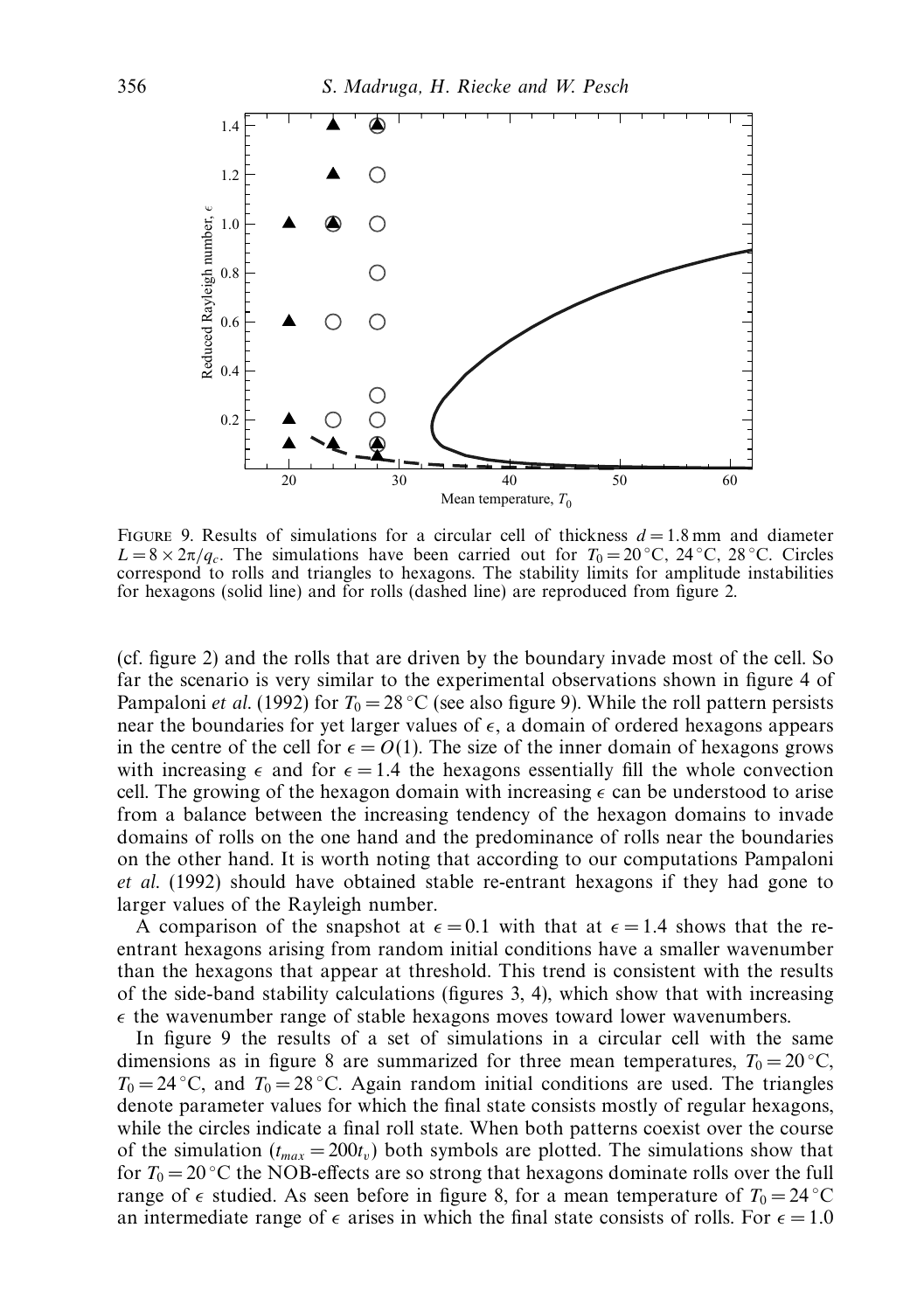rolls and hexagons coexist and for yet larger  $\epsilon$  re-entrant hexagons appear. If the mean temperature is increased further to  $T_0 = 28$  °C the same sequence: hexagons  $\rightarrow$ rolls + hexagons  $\rightarrow$  rolls + hexagons  $\rightarrow$  hexagons is obtained. The only difference to the case  $T_0 = 24 \degree \text{C}$  is that the re-entrance is shifted to larger values of  $\epsilon$ .

To make contact with the linear stability analysis for periodic boundary conditions figure 9 also shows the stability limits for hexagons and rolls with solid and dashed lines, respectively. For the comparison with the results of the simulations in the circular container it is important to keep in mind that the point at which the hexagons and rolls have equal energy, or more generally, at which the velocity of fronts separating the two states changes sign, is not given by the linear stability limit of either the hexagons or the rolls, but rather lies somewhere between the two stability limits. It is therefore reasonable to expect that as the upper linear stability limit of hexagons is shifted to lower values of the Rayleigh number with decreasing mean temperature *T*0, the Rayleigh number at which hexagons start to invade rolls also decreases and correspondingly the transition from rolls to hexagons in the presence of boundaries is also shifted to lower Rayleigh numbers.

#### *6. Conclusions*

In this paper we have studied non-Boussinesq convection in water for realistic parameters and boundary conditions. We have complemented numerical stability analyses for periodic boundary conditions with direct numerical simulations that mimic set-ups used in usual laboratory experiments. Our main result is the finding of re-entrant hexagons, i.e. we find that the hexagon patterns, which typically become unstable not far from threshold (Busse 1967), can regain stability further above threshold via a specific restabilization transition. For strong but realistic NOB-effects hexagons that become unstable at  $\epsilon = 0.15$  can become stable again at  $\epsilon = 0.2$ . For yet stronger NOB-effects hexagons are amplitude-stable over the whole range of  $\epsilon$ investigated ( $\epsilon$  < 1.5). This stabilization over the whole range of  $\epsilon$  is not due to a shifting of the initial transition from hexagons to rolls to ever increasing  $\epsilon$ , but rather to the collision of this transition with the restabilization transition of the hexagons.

Re-entrant non-Boussinesq hexagons have been observed in convection experiments using  $SF<sub>6</sub>$  near its thermodynamic critical point as a working fluid (Roy & Steinberg 2002). Their restabilization has been attributed to the strong compressibility in this regime. Our computations, being based on water as the working fluid, demonstrate that compressibility is not necessary for this phenomenon. We show that in water the re-entrance is instead connected with the fact that even in the Boussinesq case hexagons can become stable for sufficiently large  $\epsilon$  (Assenheimer & Steinberg 1996; Clever & Busse 1996) and with the increase of the non-Boussinesq effects with  $\epsilon$ . A simple amplitude-equation model capturing the latter aspect provides qualitative insight into the stability of the hexagons, including their side-band instabilities.

Reflecting the fact that Boussinesq hexagons are stable with respect to side-band perturbations only for low wavenumbers (Clever & Busse 1996), we find that in water the wavenumber of the re-entrant hexagons is noticeably below  $q_c$ . In contrast, the strongly nonlinear hexagons found experimentally in  $SF<sub>6</sub>$  do not exhibit this trend (Roy & Steinberg 2002). Since we have found the same tendency towards lower wavenumbers also in gases away from the thermodynamic critical point (work in progress), one might speculate that the stabilization of the experimentally observed hexagons is due to a mechanism that differs from the mechanism of re-entrance discussed here. In the experimental  $SF<sub>6</sub>$ -system even small changes in the mean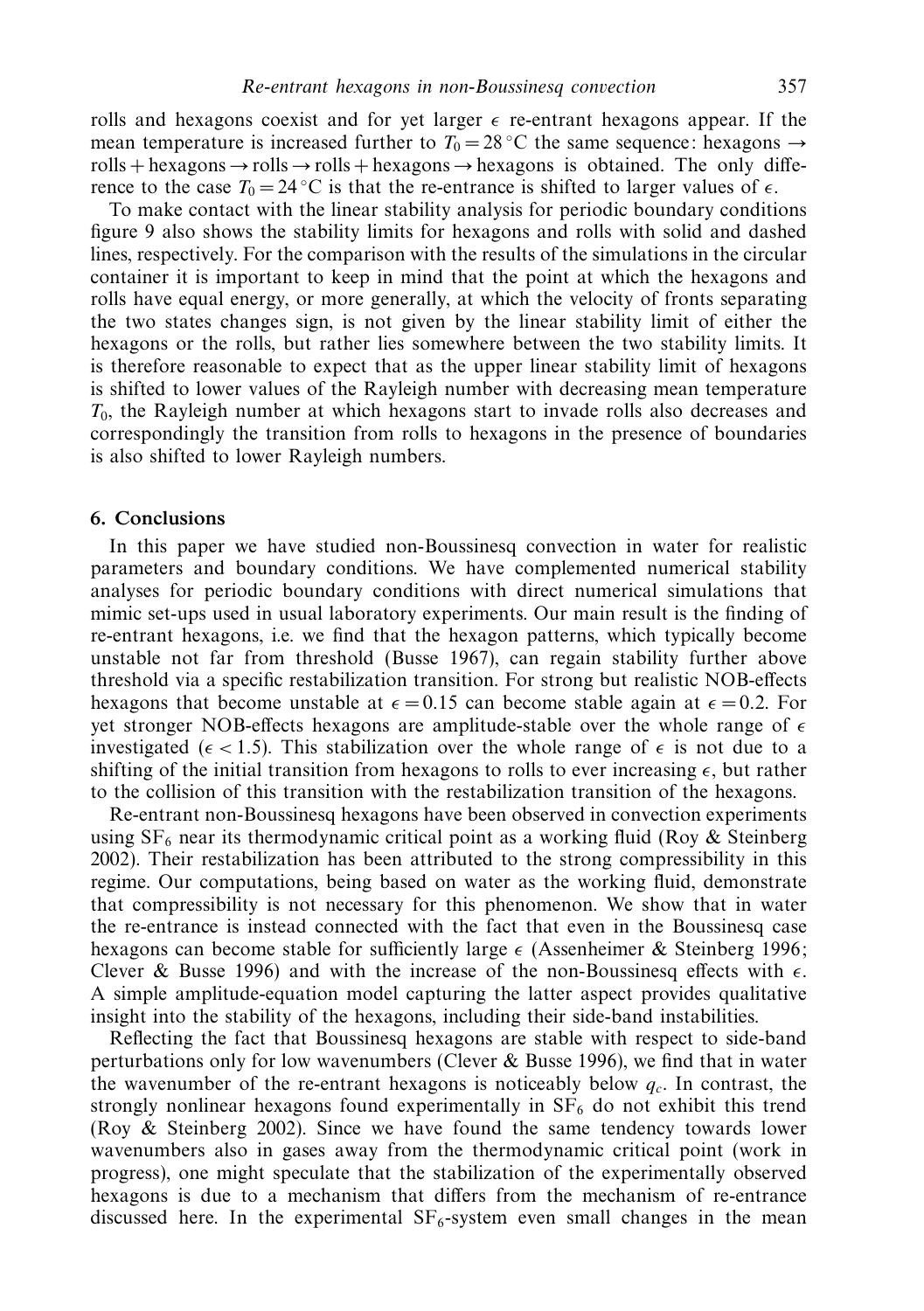density can modify the non-Boussinesq effects significantly, which would strongly affect the transitions between rolls and hexagons (Ahlers 2005). Compared to  $SF<sub>6</sub>$ near the critical point, water has the great advantage that the non-Boussinesq effects are much easier to control.

The connection between the re-entrant hexagons and the Boussinesq hexagons suggests that even in the non-Boussinesq case down-hexagons may become linearly amplitude-stable, albeit for yet higher Rayleigh numbers. We show that this is indeed the case. We have not investigated their side-band instabilities and it is not clear whether they can coexist with up-hexagons or whether domains of up-hexagons always invade domains of down-hexagons.

To address the stability and dynamics of the hexagon patterns in large-aspectratio systems with non-periodic boundary conditions we have also performed direct numerical simulations of the Navier–Stokes equations. By a suitable strong variation of the local Rayleigh number we have implemented a qualitatively convincing model of a circular container (Decker et al. 1994). For intermediate NOB-effects we confirm the experimentally observed scenario in the low- $\epsilon$  regime (Pampaloni *et al.* 1992). Our computations suggest that even in this experimental set-up re-entrant hexagons should have been accessible experimentally for somewhat stronger heating ( $\epsilon \approx 1.5$ ).

Since in experiments the sidewalls always induce roll convection the transition between rolls and hexagons occurs when the velocity of a front separating the two states changes sign and not at the stability limit of the hexagons. It is therefore not possible to study the amplitude-stability limit of the hexagons in such cells. We expect, however, that by forcing hexagonal patterns near the walls either by appropriate spacedependent heating (Semwogerere & Schatz 2002) or by a suitably corrugated bottom plate (E. Bodenschatz, unpublished) hexagons can be stabilized near the walls and the bulk stability of hexagons with respect to rolls can be investigated.

The merging of the lower stability limit of hexagons with the restabilization line also provides an explanation for the large contiguous stability range that was found in rotating non-Boussinesq convection using water (Young *et al.* 2003). An interesting question is how the restabilization interacts with the Hopf bifurcation of the hexagons to oscillating hexagons, which is induced by rotation (Swift 1984; Soward 1985; Echebarria & Riecke 2000; Madruga & Pérez-García 2004).

We thank G. Ahlers for providing us with the code to determine the non-Boussinesq coefficient and for stimulating discussions. We also thank the computer center at the University of Bayreuth for providing us with unlimited access to its Siemens-Fujitsu vector computer and are, in particular, indebted to B. Winkler for years of assistance with running this machine and for providing storage for our huge amount of data. We gratefully acknowledge support by the office of Basic Energy Sciences at the Department of Energy (DE-FG02-92ER14303) and an NSF-SCREMS equipment grant (DMS-0322807).

#### REFERENCES

- AHLERS, G. 2005 Experiments with Rayleigh-Bénard convection. In Dynamics of Spatio-temporal Cellular Structures - Henri Bénard Centenary Review (ed. I. Mutabazi, J. E. Wesfreid & E. Guyon). Springer.
- Assenheimer, M. & Steinberg, V. 1996 Observation of coexisting upflow and downflow hexagons in Boussinesq Rayleigh-Bénard convection. *Phys. Rev. Lett.* **76**, 756–759.
- Bodenschatz, E., deBruyn, J. R., Ahlers, G. & Cannell, D. 1991 Transitions between patterns in thermal convection. Phys. Rev. Lett. **67**, 3078.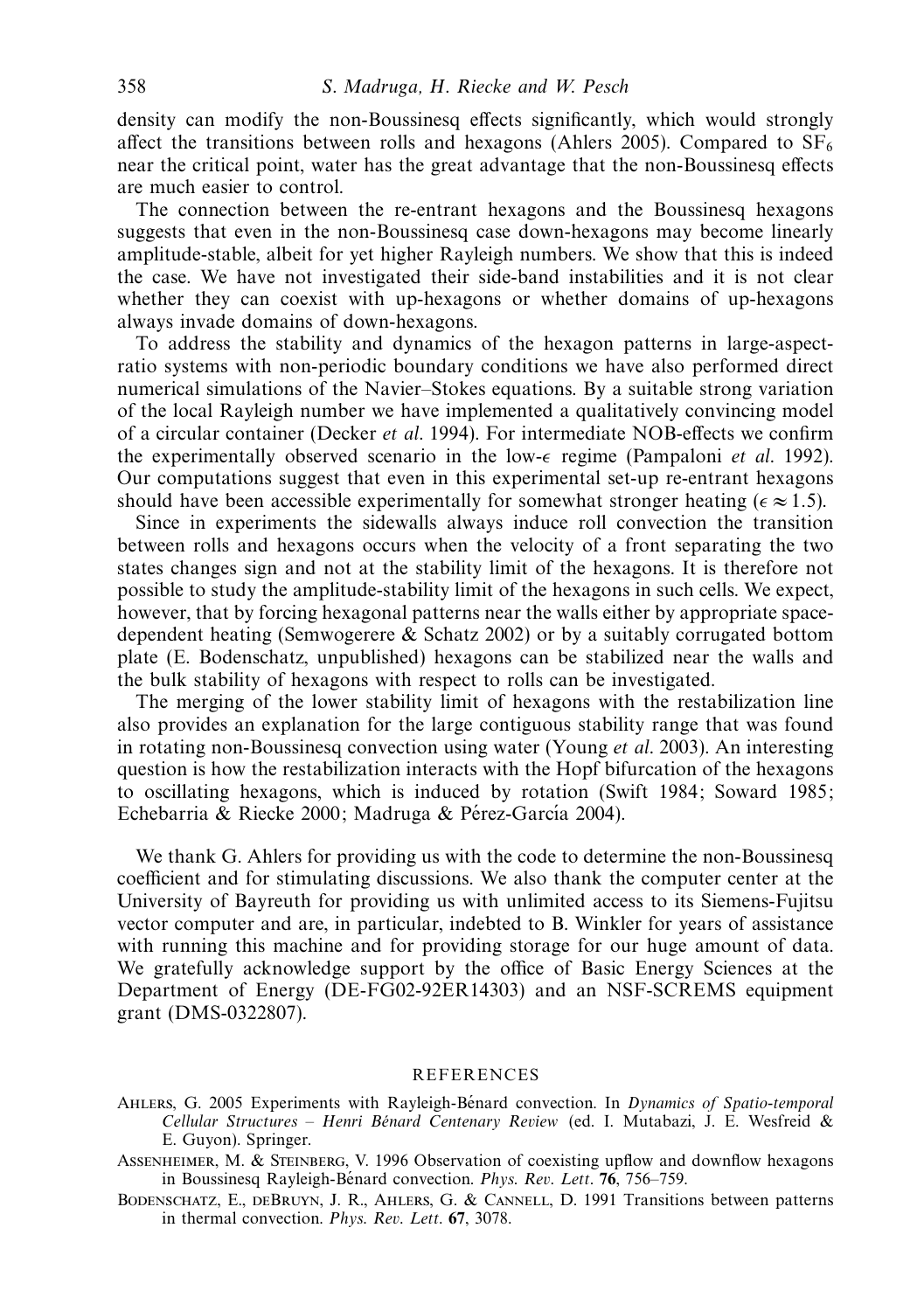- Bodenschatz, E., Pesch, W. & Ahlers, G. 2000 Recent developments in Rayleigh-Benard ´ convection. Annu. Rev. Fluid Mech. **32**, 709–778.
- BRAGARD, J. & VELARDE, M. G. 1998 Bénard-Marangoni convection: planforms and related theoretical predictions. J. Fluid Mech. **368**, 165–194.
- Busse, F. H. 1967 The stability of finite amplitude cellular convection and its relation to an extremum principle. J. Fluid Mech. **30**, 625–649.
- Busse, F. H. 1989 Fundamentals of thermal convection. In Mantle Convection: Plate Tectonics and Global Dynamics (ed. W. Peltier), p. 23. Gordon and Breach.
- Busse, F. H. & Clever, R. M. 1979 Instabilities of convection rolls in a fluid of moderate Prandtl number. J. Fluid Mech. **91**, 319–335.
- BUSSE, F. H. & CLEVER, R. M. 1999 New patterns in Rayleigh-Bénard convection. In Des Phenomenes Critiques au Chaos (ed. P. Manneville), pp. 79–92. Saclay: DRECAM/SPEC CEA.
- Busse, F. H., CLEVER, R. M. & GROTE, E. 1999 Weakly nonlinear and fully nonlinear pattern formation in isotropic convection layers. Chaos Solitons Fractals **10**, 753–760.
- CHANDRASEKHAR, S. 1961 Hydrodynamic and Hydromagnetic Stability. Clarendon.
- Clever, R. M. & Busse, F. H. 1996 Hexagonal convection cells under conditions of vertical symmetry. Phys. Rev. E **53**, R2037–R2040.
- Cross, M. & Hohenberg, P. 1993 Pattern formation outside of equilibrium. Rev. Mod. Phys. **65**, 851–1112.
- DAVIS, S. H. & SEGEL, L. A. 1968 Effects of surface curvature and property variation on cellular convection. Phys. Fluids **11**, 470–476.
- DECKER, W., PESCH, W. & WEBER, A. 1994 Spiral defect chaos in Rayleigh-Bénard convection. *Phys.* Rev. Lett. **73**, 648–651.
- DUBOIS, M., BERGÉ, P. & WESFREID, J. 1978 Non-Boussinesq convective structure in water near 4-degrees-C. J. Physique **39**, 1253–1257.
- ECHEBARRIA, B. & PÉREZ-GARCÍA, C. 1998 Phase instabilities in hexagonal patterns. Europhys. Lett. **43**, 35–40.
- ECHEBARRIA, B. & RIECKE, H. 2000 Defect chaos of oscillating hexagons in rotating convection. Phys. Rev. Lett. **84**, 4838–4841.
- FRIEDRICHS, R. & ENGEL, A. 2001 Pattern and wave number selection in magnetic fluids. Phys. Rev. E **64**, 021406.
- Gough, D. O. 1969 The anelastic approximation in thermal convection. J. Atmos. Sci. **26**, 448–456.
- Hoyle, R. 1995 Nonlinear phase diffusion equations for the long-wave instabilities of hexagons. Appl. Math. Lett. **8**(3), 81–85.
- Lauzeral, J., Metens, S. & Walgraef, D. 1993 On the phase dynamics of hexagonal patterns. Europhys. Lett. **24**, 707–712.
- MADRUGA, S. & PÉREZ-GARCÍA, C. 2004 Hexagonal patterns in a model for rotating convection. Int. J. Bifurcation Chaos **14**, 107–117.
- Nuz, A. E., Nepomnyashchy, A. A. & Pismen, L. M. 1998 Stability of non-equilateral hexagonal patterns governed by generalized amplitude equations. Physica A **249**, 179–183.
- OH, J., ORTIZ DE ZÁRATE, J., SENGERS, J. V. & AHLERS, G. 2004 Dynamics of fluctuations in a fluid below the onset of Rayleigh-Benard convection. *Phys. Rev. E* 69, 021106.
- Palm, E. 1960 On the tendency towards hexagonal cells in steady convection. J. Fluid Mech. **8**, 183–192.
- PALM, E., ELLINGSEN, T. & GJEVIK, B. 1967 On occurrence of cellular motion in Bénard convection. J. Fluid Mech. **30**, 651–661.
- PAMPALONI, E., PÉREZ-GARCÍA, C., ALBAVETTI, L. & CILIBERTO, S. 1992 Transition from hexagons to rolls in convection in fluids under non-Boussinesq conditions. J. Fluid Mech. **234**, 393–416.
- Pesch, W. 1996 Complex spatio-temporal convection patterns. Chaos **6**, 348–357.
- PLAUT, E. & PESCH, W. 1999 Extended weakly nonlinear theory of planar nematic convection. *Phys.* Rev. E **59**, 1747–1769.
- Richter, F. M. 1978 Experiments on the stability of convection rolls in fluids whose viscosity depends on temperature. J. Fluid Mech. **89**, 553–560.
- Roy, A. & STEINBERG, V. 2002 ReEntrant hexagons in non-Boussinesq Rayleigh-Bénard convection: Effect of compressibility. Phys. Rev. Lett. **88**, 244503.